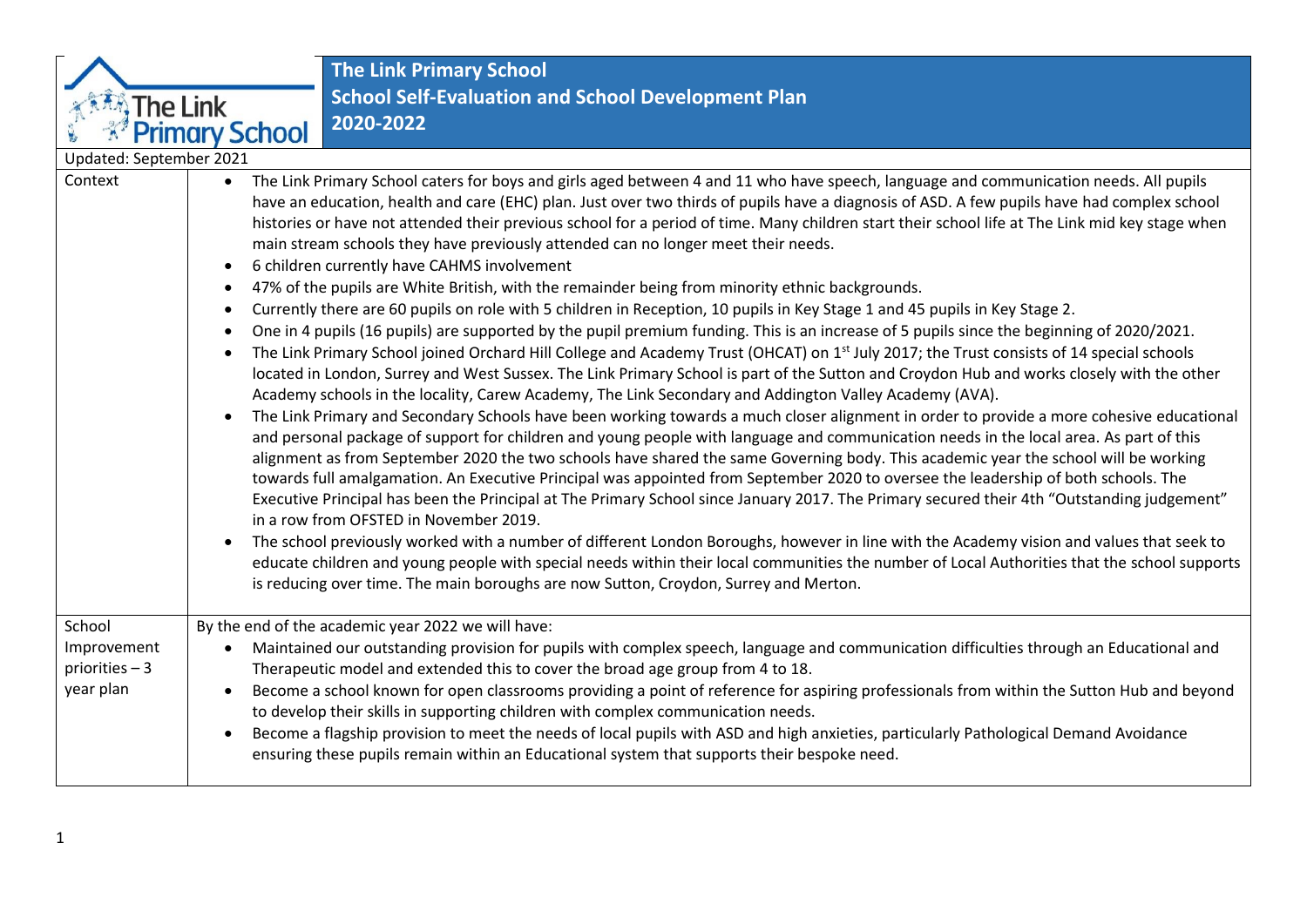| School      | By the end of the academic year 2022 we will have:                                                                                                                                                                    |
|-------------|-----------------------------------------------------------------------------------------------------------------------------------------------------------------------------------------------------------------------|
| Improvement | 1.1 Updated the literacy and maths schemes of work to fit in with the 5 cognitive cohorts (Engagers, Discoverers, Explorers, Investigators, Inquisitors).                                                             |
| priorities- | 1.2 Embedded the SALT and OT therapies that were a focus of last year's development plan through the class SALT and OT champion model.                                                                                |
| 2021-22     | 1.3 Improved SSA application of strategies that enable children to access learning over activity completion.                                                                                                          |
|             | 2.1 Develop a language around pupil well- being that is jointly understood by all.                                                                                                                                    |
|             | 2.2 Used the school practitioner research model to find some effective strategies to support pupils who have complex regulation difficulties related<br>to comorbid conditions e.g. ASD with ADHD or OCD or Fragile X |
|             | 3.1 Returned to regular community visits as part of the curriculum in order to generalise PSD targets taught in the classroom.                                                                                        |
|             | 3.2 Investigated and trialled the strategy of DIR floor time to see if can be added as an evidence based strategy for effective pupil voice and emotional                                                             |
|             | health development.                                                                                                                                                                                                   |
|             | 3.3 Learned how to best use the new playground equipment to help develop 1) Link Priority 19 – play and leisure, and 2) the ability of pupils to<br>manage their sensory regulation needs.                            |
|             | 4.1 Formulated and actioned a plan for full amalgamation between the Primary and Secondary school.                                                                                                                    |
|             | 4.2 Completed a feasibility plan for expansion of PDA flagship provision to a nearby local site.                                                                                                                      |
|             | 4.3 Continued with Edupod and Trailblazer support for increasing a mentally healthy environment with a focus on bespoke support for parents where                                                                     |
|             | their child's disability or learning barriers are effecting the emotional or mental health of the family.                                                                                                             |
|             | 4.4 Considered training to emphasise strong teams, emotional intelligence and management of conflict to aid emotional health recovery following the                                                                   |
|             | effects of the Covid pandemic.                                                                                                                                                                                        |

## **QUALITY OF EDUCATION** - **OUTSTANDING**

### **Strengths**

### **Intent**

- The school's "Linked Curriculum" has a **deep breadth and careful balance** borne from an openness to finding the most effective model for the **individual children** that make up the school's **wide ranging cohort**.
- The curriculum covers **all National Curriculum** subjects and **more** and is carefully sequenced to ensure pupils start at their **emerging levels of development** and proceed to grow their **knowledge and skills over time**.
- The principles of the **SEN Code of Practice** have been taken seriously and have resulted in the development of "Person Centred EHCPs" and "The Link Priority Curriculum" which forms the **springboard** from where all other curriculum learning grows. This enables pupils to **overcome their main barriers** to learning as far as it is possible and to develop the personal skills that they will need to be successful both in **the present and in their next stage of Education**.
- The ability to **generalise** knowledge and skills in **different settings** and in the **community** is a key element that runs throughout all aspects of the Curriculum.

## **Implementation**

 The school has developed quality **flat leadership** with all teachers taking responsibility for key areas of the curriculum or school priorities based on an "I**mpact Evaluation**" model. Teachers understand and articulate the school's "**child centred**" vision and values well and ensure this flows into the intent and implementation of their own responsibility area.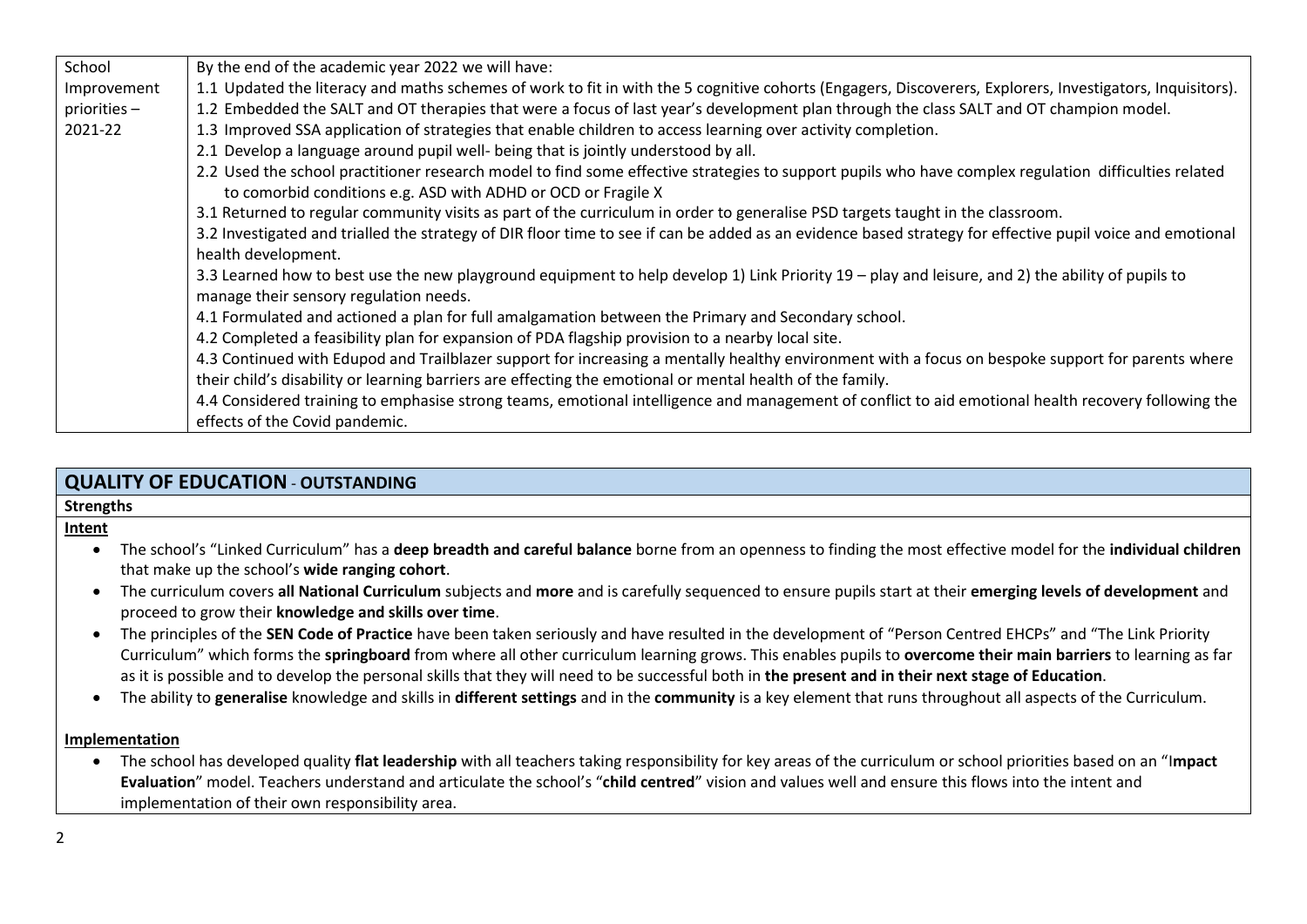- Teaching is of a **high quality across the school** with no teacher working below a "solidly good" 2b in the Academy Teacher Evaluation Schedule (TES). Many teachers are working consistently at the top end of good, 2a, and others moving into the outstanding grading 1c and 1b. This consistent standard ensures pupils benefit from **good subject knowledge across the curriculum**.
- Pupils are **grouped by their learning style and ability** and although there are common strategies effective for the majority, no two classrooms are the same in their structure, environment or pedagogy. This ensures **pupils receive the best and most effective provision for their ability and need**.
- The "**Linked Curriculum**" covers subjects taught through **cross curricular topics**. These have been carefully selected through impact research which has identified the topics that are most **motivating and meaningful** to the pupils as well as those that supply them with **useful knowledge and skills** for their **most likely pathways.**
- The school's Curriculum Lead, ensures every pupil receives a **broad subject coverage over time** and does not repeat work unnecessarily whatever age they are on arrival at school and whatever learning pathway they travel through during their time in the school.
- The graduated targets based on the key learning groups (**Engagers, Discoverers, Explorers, Investigators, Inquisitors**) ensure that pupils are **carefully baselined** for skills and knowledge with the aim always of **moving them forward** in their learning. This also enables pupils who are the most able in the school to be sufficiently challenged.
- The **Literacy Plan** is also carefully developed with similar graduated targets and strategies to ensure pupils have access to suitable work for their ability and barriers in reading, writing and handwriting. The **Maths curriculum** is individualised to pupil ability and has a focus on **applying mathematical skills** and **generalising** these into **everyday situations**.
- The "**Link Priority" Assessment scales** outline the key steps pupils will need to develop their **learning to learn and personal development** skills and provides an effective way of presenting qualitative information in a quantifiable form. The "**Wilson Stuart P Steps**" assessed in the online **SOLAR** system give an equally effective way of measuring pupils' **National Curriculum Progress** and cover the whole range of ability in the school well. These levels are matched to the **National Pre-Key Stage Standards** for measuring progress for pupils with special educational needs and this enables receiving secondary schools to correctly identify suitable next step learning pathways. The combination of these main assessments that make up "**The Link Bespoke Assessment System**", enables the leadership team to make **accurate individual, group and whole school judgements** on which to base **interventions or next steps**.
- The school's **"Learning Sandwich" marking policy** clearly outlines the expectation of staff to observe, identify learning problems either with the learning process or concept and adapt the teaching in lessons as a response to this. Senior leadership "Coaching learning walks" have proved to be the most effective model to embed this policy.
- The **Covid pandemic** has effected the implementation of the curriculum, particularly over the academic year **20-21**. Each class has implemented a mix range of on line and recorded learning as well as bespoke activities for home working. The curriculum offer and monitoring processes have therefore not been as rigorous as previous years and this has impacted on progress. Children that have been most effected by the change in application of the curriculum have benefitted from bespoke support, activities and equipment paid for through the **Covid 19 premium**. This additional premium has been implemented quickly in order to stand the best chance of closing the inequality and progress gap.

## **Impact**

 Pupils at The Link are developing a good range of skills and knowledge across the **priority curriculum** and **outstanding holistic progress** that **prepares them well** for their next step to **secondary education**. The data available and analysed for 2020-21 was reduced due to the impact of COVID-19. In summary 77% of pupils achieved expected progress in English compared to 71% for 2019-20 and 69% achieved expected or above expected progress in Maths compared to 71% in 2019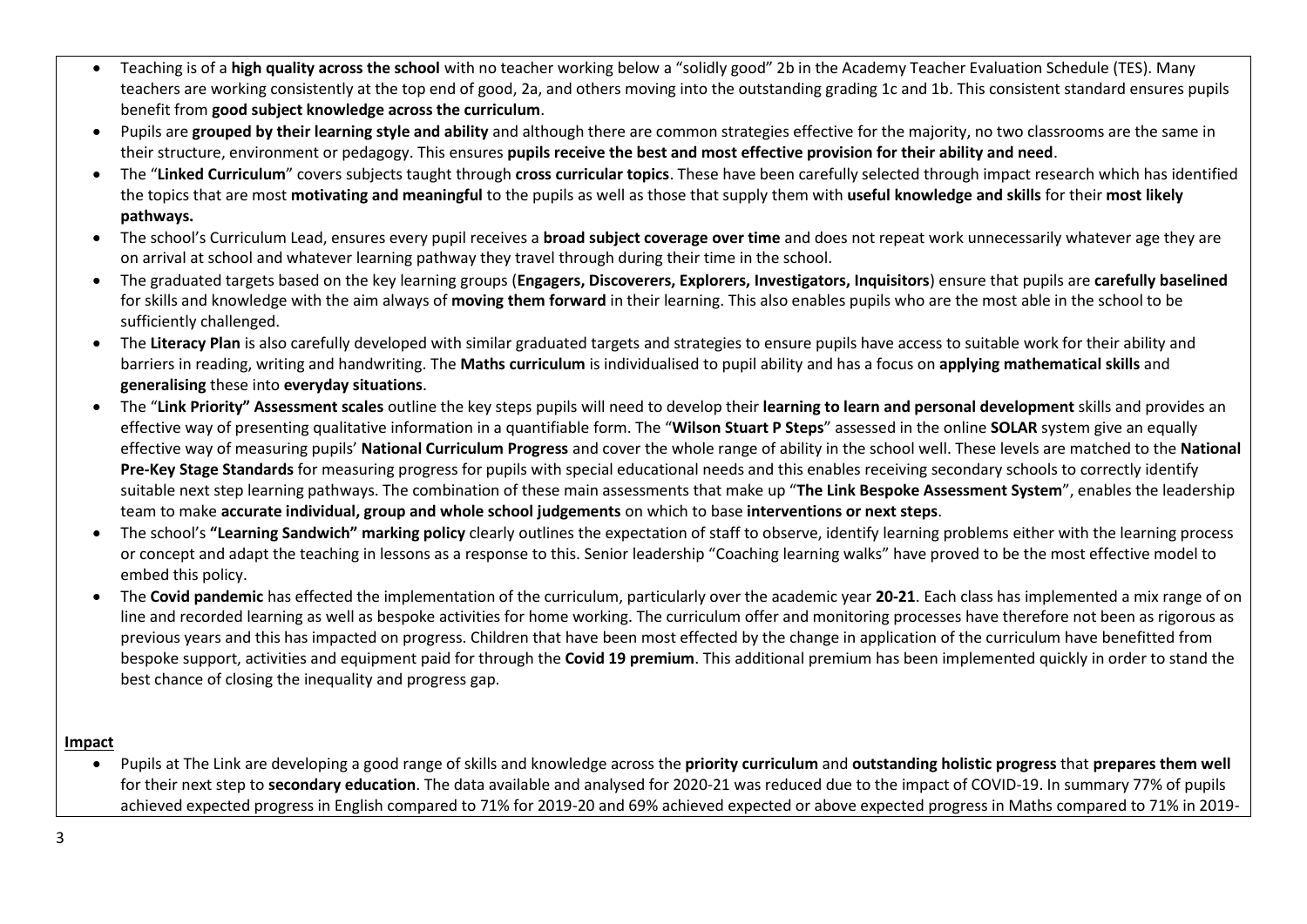20. In the Link Priorities 87% made expected or above expected progress compared to 93% in the previous year. Overall 87% made expected or above expected progress which was the same as last year. Although there is reduced progress in some areas, overall this is still solid progress under the challenging circumstances presented by the COVID Pandemic.

 Pupils all find appropriate next step **destinations** for their learning ability, need and attainment level. From the 11 leavers in Summer 2021 6 pupils transferred to the Secondary Link SLCN/ ASD provision, 5 pupils to an SLD/ASD provision, and 1 pupil to an SEMH provision. These outcomes appropriately reflect the current wide ranging cohort within the school environment.

The Quality of Education judgement is considered to be outstanding as opposed to good because there has been an exceptional quality to the curriculum over time. There are no major weaknesses and where areas have been identified for development the impact evaluation model of the SDP has successfully led to improvement. The current intent of the curriculum model is clear and the planning is coherently sequenced.

**"Staff are extremely knowledgeable about their school community and are always seeking new, better ways to maximise learning for all. They ensure that pupils get the right help at the right time. Staff aim high for pupils" OFSTED November 2019**

# **EVALUATION KEY FOR QUALITY OF EDUCATION:**

| <b>Dark Green</b>                                                                                                                                                       | <b>Light Green</b> |                                   | <b>Orange</b>                                                                                                                                                                                                                                                                                                                                                                                                                                          | <b>Red</b>                                                                                                   |
|-------------------------------------------------------------------------------------------------------------------------------------------------------------------------|--------------------|-----------------------------------|--------------------------------------------------------------------------------------------------------------------------------------------------------------------------------------------------------------------------------------------------------------------------------------------------------------------------------------------------------------------------------------------------------------------------------------------------------|--------------------------------------------------------------------------------------------------------------|
| Target complete with proven impact<br>2/3                                                                                                                               | impact             | Target on track - some measurable | Target on track – impact to come<br>0/3                                                                                                                                                                                                                                                                                                                                                                                                                | Not on track OR target completed<br>without expected impact                                                  |
|                                                                                                                                                                         | 1/3                |                                   |                                                                                                                                                                                                                                                                                                                                                                                                                                                        | 0/3                                                                                                          |
| Actions from previous year:<br>1.1<br>We will embed the new writing policy and ensure that all<br>pupils have personalised writing toolboxes and writing<br>programmes. |                    | Impact of actions:<br>1.1         | The OTs trained new staff that missed the original training from last academic year $-$ including the use of<br>the Pen Pals programme. The OTs also implement an over view training session as a reminder for all staff.<br>Senior leads monitored the progress and impact of implementation through learning walks. The soft data<br>shows that teachers feel confident that they are using the best writing strategies for their individual pupils. |                                                                                                              |
| 1.2<br>An IT hardware upgrade will enhance and add to the<br>school's motivational teaching strategies.                                                                 |                    | 1.2                               | equipment. Equipment was purchased and new hardware set up for individual staff and class groups. IT<br>services/IT leads were able to trouble shoot any issues until equipment was used to its best capacity.<br>Observations of the innovative ways that teachers and therapists have used technology over the pandemic<br>period has shown that the hardware update has enabled staff to do their job effectively.                                  | Senior leads met with OHCAT IT services to talk through the IT audit and identify a plan for purchase of new |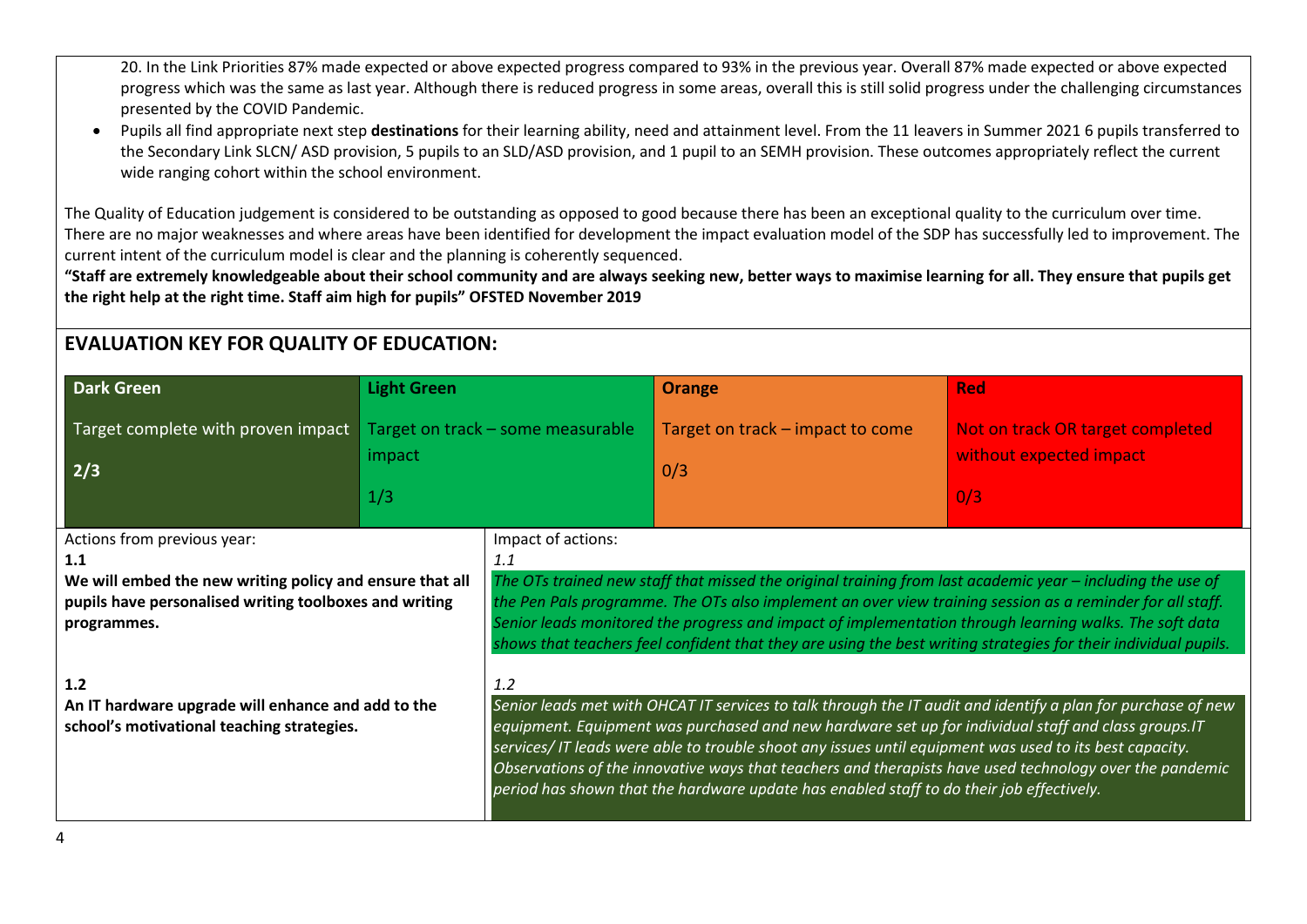| $\vert$ 1.3<br>Grow the strategy of continuous provision for engagers | 1.3                                                                                                                                                                                                               |
|-----------------------------------------------------------------------|-------------------------------------------------------------------------------------------------------------------------------------------------------------------------------------------------------------------|
| and discoverers in order to teach and embed skills.                   | Staff in Acorns, Beech and Willow have received training in understanding of and implementation of<br>continuous provision. Teachers in these classes have met together where risk assessment during the Covid    |
|                                                                       | pandemic have allowed- to plan, implement and monitor the use of continuous provision. Senior lead<br>evaluation of the strategy has identified strong engagement for pupils in the engagers / discoverers groups |
|                                                                       | and better generalisation of core maths and literacy skills. A decision has therefore been made to continue<br>with this strategy in preference to a structured TEACCH approach.                                  |

| <b>Areas for Development 21-22</b>                                                                                                                                                                                                                                                                                                              | <b>Next Steps</b>                                                                                                                                                                                                                                                                                                                                                                                                                                                                                                                                                                                | <b>Expected Outcomes</b>                                                                                                                                                                                                                                                                                                                                                                                                                                                                                                                                                                                                                                      |
|-------------------------------------------------------------------------------------------------------------------------------------------------------------------------------------------------------------------------------------------------------------------------------------------------------------------------------------------------|--------------------------------------------------------------------------------------------------------------------------------------------------------------------------------------------------------------------------------------------------------------------------------------------------------------------------------------------------------------------------------------------------------------------------------------------------------------------------------------------------------------------------------------------------------------------------------------------------|---------------------------------------------------------------------------------------------------------------------------------------------------------------------------------------------------------------------------------------------------------------------------------------------------------------------------------------------------------------------------------------------------------------------------------------------------------------------------------------------------------------------------------------------------------------------------------------------------------------------------------------------------------------|
| <b>1.1 OHCAT KEY PRIORITY 1 QUALITY STANDARDS</b><br>Update the literacy and maths schemes of work to fit<br>in with the 5 cognitive cohorts (Engagers,<br>Discoverers, Explorers, Investigators, Inquisitors)<br>making them more succinct and giving teachers<br>increased autonomy for adaption and<br>implementation for their class group. | 1.1<br>Focus in teachers meetings to capture key<br>$\bullet$<br>developmental literacy and maths targets<br>(through SOLAR and observation) for the<br>school cognitive cohorts.<br>Work in professional teams to identify,<br>$\bullet$<br>practise and monitor impact of strategies to<br>implement targets for the different cohorts.<br>Buy resources to match motivations and<br>$\bullet$<br>interests of children within the different<br>cohorts that will align with the chosen<br>strategies.<br>Update the schemes of work for literacy and<br>$\bullet$<br>maths based on findings. | 1.1<br>Learning walks will show that children from<br>the different cohorts are engaged by and<br>active within their learning within literacy and<br>maths sessions.<br>Children will have increased opportunities to<br>$\bullet$<br>generalise their learning from literacy and<br>maths sessions so that new skills are retained<br>well.<br>Excellent practice in maths and literacy for the<br>$\bullet$<br>different learning groups will be shared<br>through open classrooms.<br>The updated maths and literacy schemes of<br>work will provide a spring board from which to<br>continue to adapt to the needs of the wide<br>ranging school cohort. |
| <b>1.2 OHCAT PRIORITY 2 INNOVATION AND</b><br><b>SPECIALISM</b><br>Embed the SALT and OT therapies that were a focus<br>of last year's development plan through the class<br><b>SALT and OT champion model.</b>                                                                                                                                 | 1.2<br>Reset role and responsibility list for SSA's<br>٠<br>including SALT and OT champions for the new<br>class groups.<br>Build training sessions into the school<br>$\bullet$<br>programme for therapy champions.                                                                                                                                                                                                                                                                                                                                                                             | 1.2<br>Learning walks to show a demonstrable<br>difference between the therapeutic skills of<br>SSA therapy champions between last year and<br>this year.                                                                                                                                                                                                                                                                                                                                                                                                                                                                                                     |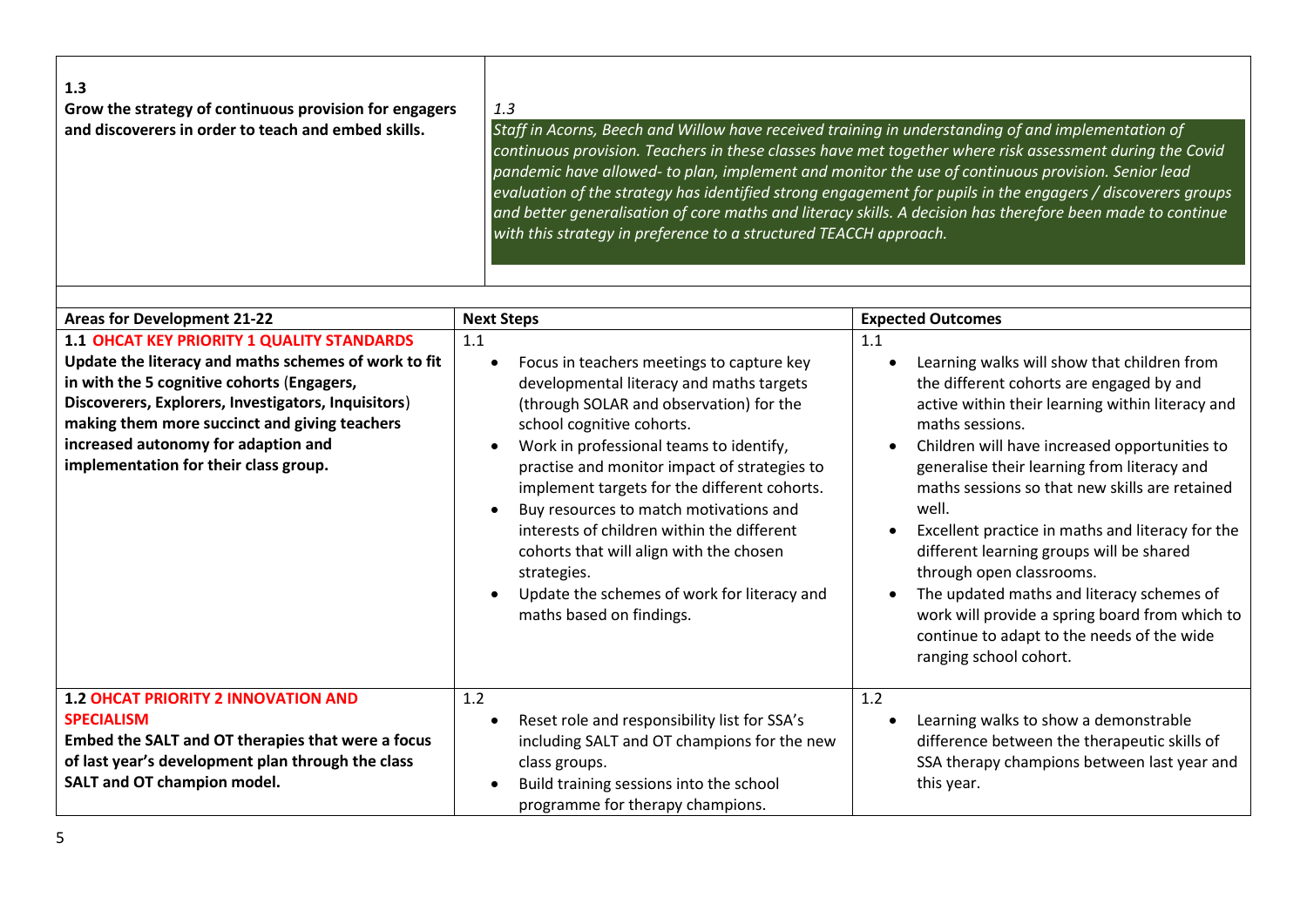|                                                                                                                                                                                                                                                                                                                                                                                                                        | Therapy champions to use a percentage of<br>their weekly preparation time for their role<br>after or before school. Champions to model<br>good practice.<br>Therapists to support and monitor the impact<br>of the champions within their class teams.                                                                                                                                                         | Key therapeutic strategies for particular<br>cohorts to be evident in all classrooms across<br>the different members of the team. Difficulties<br>in the use of strategies to be picked up early<br>by the therapists or champions and altered so<br>that the therapies have maximum impact.                                    |
|------------------------------------------------------------------------------------------------------------------------------------------------------------------------------------------------------------------------------------------------------------------------------------------------------------------------------------------------------------------------------------------------------------------------|----------------------------------------------------------------------------------------------------------------------------------------------------------------------------------------------------------------------------------------------------------------------------------------------------------------------------------------------------------------------------------------------------------------|---------------------------------------------------------------------------------------------------------------------------------------------------------------------------------------------------------------------------------------------------------------------------------------------------------------------------------|
| <b>1.3 OHCAT PRIROTY 1 QUALITY STANDARDS</b><br>Improve SSA application of strategies that enable<br>children to access learning over activity completion<br>with a focus on nurture pedagogy for children with<br>demand avoidant behaviour, learning through play<br>for children that use continuous provision and the<br>process/ concept teaching model in the school<br>marking policy for other school cohorts. | 1.3<br>Use monitoring processes including SSA<br>$\bullet$<br>appraisal to identify key areas of training for<br>groups or individuals.<br>Implement blocks of training for teams based<br>$\bullet$<br>on gaps or weaker areas during breakfast<br>meetings.<br>Use learning walks to implement on the spot<br>$\bullet$<br>coaching.<br>Monitor progress through hard and soft data<br>$\bullet$<br>systems. | 1.3<br>Learning walks and appraisal will show that all<br>SSA's have made a step forward from their<br>starting point with assessment for learning<br>techniques. They will confidently be able to<br>help children achieve planned and lesson<br>realised outcomes by adapting resources and<br>their own teaching behaviours. |

## **BEHAVIOUR AND ATTITUDES** - **OUTSTANDING**

### **Strengths**

- Staff and pupils are expected to look behind **presenting behaviours** to the **reasons for behaviour** before identifying the best supporting strategies and this is commonly understood. A number of children at The Link display **challenging behaviour** related to **their sensory and emotional needs** or **poor past experiences**. The growing expertise and cohesive commitment across the whole school team ensures an appropriate balance for pupils where challenging behaviour and low level behaviours are **managed well** and **do not disrupt the learning of the majority**.
- The majority of pupils display **positive behaviours** and are supported well by the school's use of the **"Zones of Regulation" strategy** for understanding and managing changing emotional needs. This enables pupils to **reflect well** on their behaviour and make the **best choices** to ensure they are in a **place to learn**. Individual and class reward systems contribute to pupils' commitment to learning and children show that they are proud of their achievements.
- Monitoring systems for behaviour are **robust**. Senior leaders are very involved with pupils who display behaviours that challenge and offer **coaching support** for staff on the front line and this builds staff confidence and commitment. The Head teacher, Behaviour Lead and attached Behavioural Consultant work tirelessly to ensure children with the highest level needs benefit from the **latest thinking and research** to help them overcome their challenges. For some of these children their emotional and sensory needs run deep, yet the school has a **good track record** for turning these children around and keeping them in education.
- **Bullying or discriminatory behaviour is rare** in the school but when this does happen it is not tolerated and is dealt with quickly through bespoke understanding and education. **Exclusions are also rare** but are always appropriate. There was one fixed term exclusion over the last year.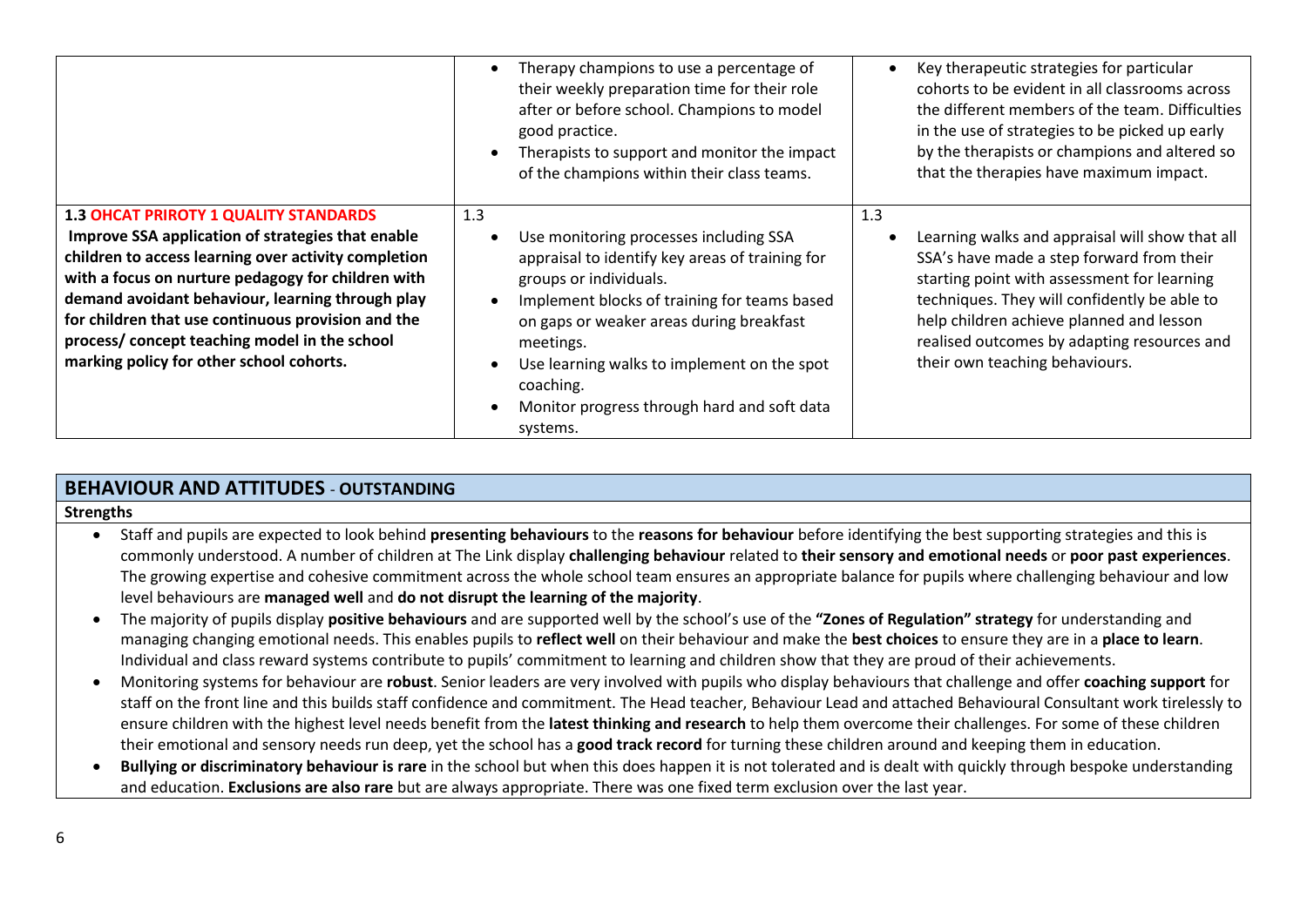**Attendance figures** are above average for a special needs school at 94.3%. Attendance is monitored regularly by the head teacher and any concerns actioned through an attendance management plan. One pupil in the school has given cause for concern over a period of time but the management plan is supporting a positive upturn in attendance and communication with the family.

The Behaviour and Attitude judgement is considered to be outstanding rather than good because the whole school team have cohesively tackled challenges that have developed a solid commitment and resilience to the needs of all pupils. Pupils themselves have developed a strong and positive understanding of one another's needs despite the challenges presented by their poor Theory of Mind. They are happy to come into school and through the "Zones" strategy develop stronger self – control over time. For the children that struggle the most with self- regulation, strategies that are implemented make demonstrable changes.

**"Pupils behave well at this school. Classrooms are calm. Staff ensure that day-to-day routines are clear and easy to understand, so pupils know exactly what they need to do. This clear communication helps pupils behave well and reduces any anxiety." OFSTED November 2019**

The School Council makes a tangible contribution to the school and community through their role in the school development plan and through pro-active support to school community activities and fundraising events for wider community needs.

# **EVALUATION KEY FOR BEHAVIOUR AND ATTITUDES:**

| <b>Dark Green</b>                                                           | <b>Light Green</b>                                 | <b>Orange</b>                                                                                                                                                                                                                                                                                                                                                                                                                                                          | <b>Red</b>                                                                                                    |  |
|-----------------------------------------------------------------------------|----------------------------------------------------|------------------------------------------------------------------------------------------------------------------------------------------------------------------------------------------------------------------------------------------------------------------------------------------------------------------------------------------------------------------------------------------------------------------------------------------------------------------------|---------------------------------------------------------------------------------------------------------------|--|
| Target complete with proven impact<br>2/2                                   | Target on track - some measurable<br>impact<br>0/2 | Target on track - impact to come<br>0/2                                                                                                                                                                                                                                                                                                                                                                                                                                | Not on track OR target completed<br>without expected impact<br>0/2                                            |  |
| Actions from previous year:<br>2.1<br>Embed the use of regulation toolboxes | Impact<br>2.1                                      | The behaviour Lead and behaviour consultant have included work on toolboxes in their planned class behaviour<br>support meetings. As part of the monitoring process the behaviour lead has ensured that the toolboxes are now<br>included in pupil's individual risk assessments. Behaviour incidents for the pupils with high level challenges have                                                                                                                   |                                                                                                               |  |
| 2.2<br>Develop the PDA Outreach Service                                     | systematically introduced.<br>2.2                  | shown a reduction in number and intensity of incidents over time once their regulation tool boxes have been<br>An outreach programme to support an additional 5 pupils with PDA and their families is now securely in place. The<br>SENCO's, teachers and parents. PDA practitioner research material has been collated and 3 articles have been<br>produced and published in the Autism parenting journal. The school is the first port of call for professionals and | PDA training programme has been extended to partners within and outside of OHCAT, including SEND caseworkers, |  |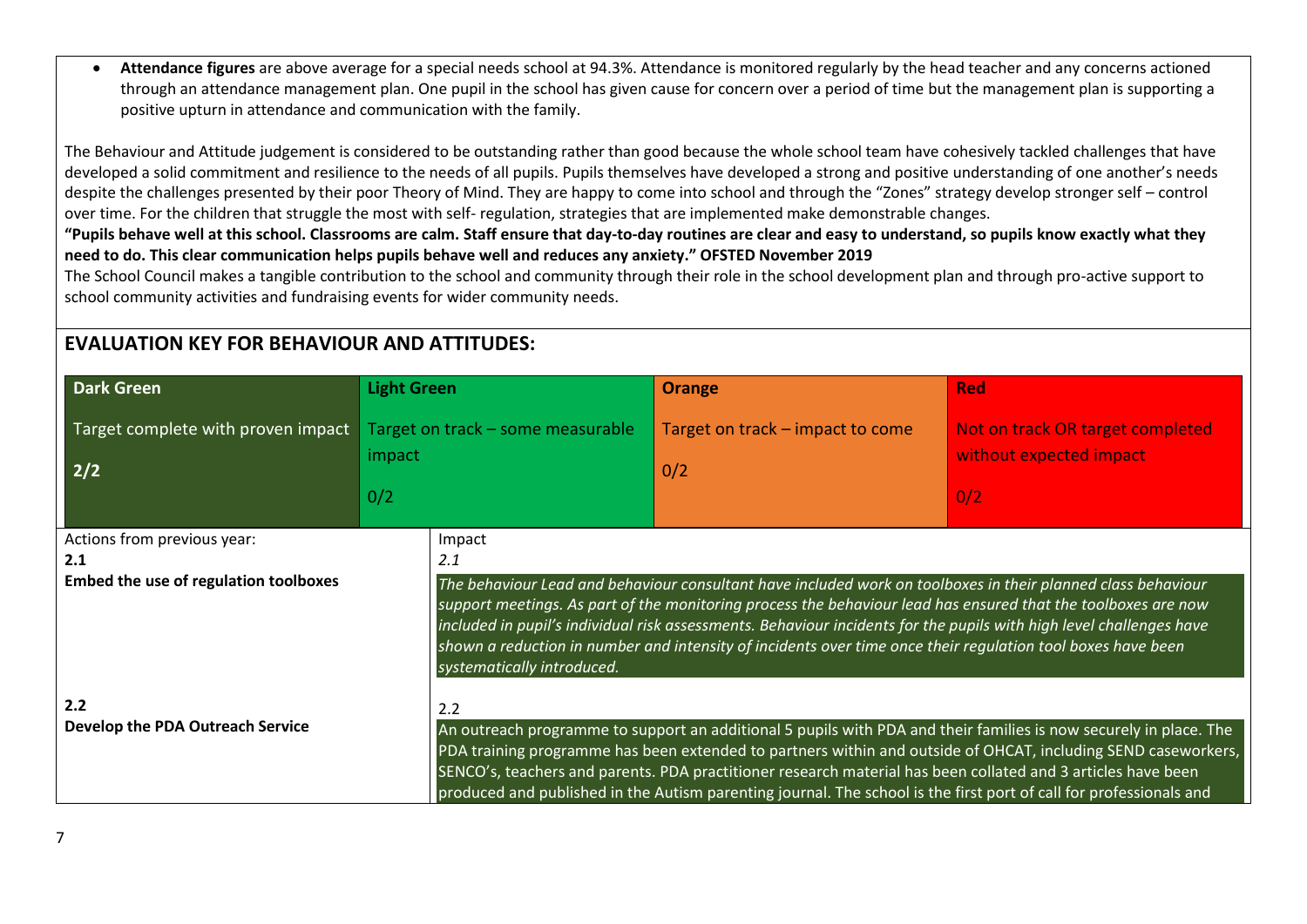families within Sutton and other local authorities when seeking information and support for families effected by this complex condition.

| <b>Areas for Development 21-22</b>                                                | <b>Next Steps</b>                                                                                                                                                                                                                                                                                                                                                                                                                                                                                                                                                                                                                                                                                                                                                                                                                                                                                                                                                                                                                                                                                                                                                                                                                                                                                                                                              | <b>Expected Outcomes</b>                                                                                                                                                                                                                                                                                                                                                                                                                                                                                                                                                     |
|-----------------------------------------------------------------------------------|----------------------------------------------------------------------------------------------------------------------------------------------------------------------------------------------------------------------------------------------------------------------------------------------------------------------------------------------------------------------------------------------------------------------------------------------------------------------------------------------------------------------------------------------------------------------------------------------------------------------------------------------------------------------------------------------------------------------------------------------------------------------------------------------------------------------------------------------------------------------------------------------------------------------------------------------------------------------------------------------------------------------------------------------------------------------------------------------------------------------------------------------------------------------------------------------------------------------------------------------------------------------------------------------------------------------------------------------------------------|------------------------------------------------------------------------------------------------------------------------------------------------------------------------------------------------------------------------------------------------------------------------------------------------------------------------------------------------------------------------------------------------------------------------------------------------------------------------------------------------------------------------------------------------------------------------------|
| 2.1 OHCAT PRIORITY 1 QUALITY STANDARDS                                            | 2.1                                                                                                                                                                                                                                                                                                                                                                                                                                                                                                                                                                                                                                                                                                                                                                                                                                                                                                                                                                                                                                                                                                                                                                                                                                                                                                                                                            | 2.1                                                                                                                                                                                                                                                                                                                                                                                                                                                                                                                                                                          |
| Develop a language around pupil well- being that is<br>jointly understood by all. | Staff training upon the importance of<br>$\bullet$<br>addressing all behaviours which become a<br>barrier to our pupils learning. Embedding the<br>theory that we need to address the wellbeing<br>of the pupil rather than just behaviours of<br>concern. This will increase the emphasis upon<br>multidisciplinary approach to supporting pupil<br>wellbeing rather than behaviours that<br>challenge being a standalone negative issue.<br>Embedding the Team Teach philosophies that<br>all behaviour is a communication and 95% de-<br>escalation is key to positive behaviour<br>management<br>Introducing and implementing the adapted<br>Individual Risk Assessments that now include<br>wellbeing plans for all pupils and additional<br>positive handing plans when needed.<br>Workshops for parents upon wellbeing topics<br>and strategies<br>New Wellbeing (behaviour) procedure<br>$\bullet$<br>Increased offer of wellbeing clinics to ensure<br>all pupils are receiving the benefit of the<br>sessions. These will be open to the<br>multidisciplinary team around the child in<br>school. Additional targeted wellbeing clinics<br>will be available when needed for specific<br>strategy planning<br>Behaviour consultant to continue to work with<br>classes and the Assistant Principal to identify<br>any strategies and support needed. | Whole school ethos recognising behaviour as a<br>$\bullet$<br>communication and that pupils need support<br>to address their needs and barriers.<br>Pupils will all feel happy, safe and develop<br>$\bullet$<br>positive self-image so they can learn and<br>develop skills for life.<br>Support our pupils to understand and develop<br>$\bullet$<br>appropriate behaviours, regulation and<br>support strategies so that they can be safe and<br>protected as members of the school and wider<br>community<br>A reduction in persistent high level behaviour<br>incidents |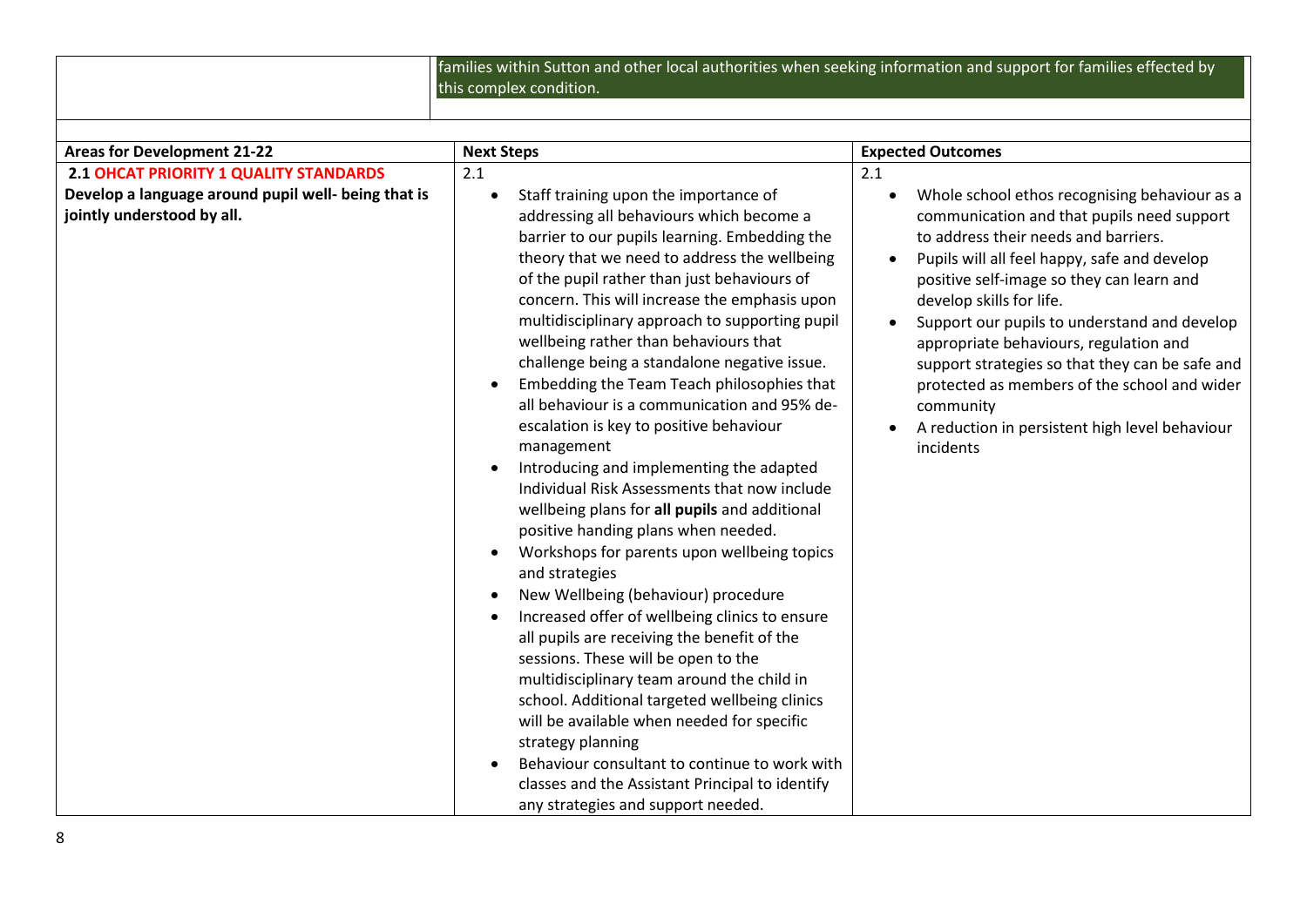| 2.2 OHCAT PRIORITY 2 INNOVATION AND<br><b>SPECIALISM</b><br>Use the school practitioner research model to find<br>some effective strategies to support pupils who have<br>complex regulation difficulties related to comorbid<br>conditions e.g. ASD with ADHD or OCD or Fragile X | 2.2<br>Identify pupils in school with co-morbid<br>conditions where differing strategies are<br>required to overcome the attached barriers.<br>Use the ASD / OCD research project as a<br>model for good practice.<br>Class teams to implement the model to trial<br>strategies to overcome the barriers presented<br>by the comorbid conditions.<br>Invite experts with deeper understanding to<br>support if necessary.<br>Class teachers to gather and use discoveries to<br>ensure the best strategies for the individuals<br>are used across the supporting professional<br>and family team. | 2.2<br>Staff and parents of our children that present<br>with comorbid conditions will feel empowered<br>that they have the understanding and skills<br>needed to make a difference to their<br>children's lives. |
|------------------------------------------------------------------------------------------------------------------------------------------------------------------------------------------------------------------------------------------------------------------------------------|---------------------------------------------------------------------------------------------------------------------------------------------------------------------------------------------------------------------------------------------------------------------------------------------------------------------------------------------------------------------------------------------------------------------------------------------------------------------------------------------------------------------------------------------------------------------------------------------------|-------------------------------------------------------------------------------------------------------------------------------------------------------------------------------------------------------------------|
|------------------------------------------------------------------------------------------------------------------------------------------------------------------------------------------------------------------------------------------------------------------------------------|---------------------------------------------------------------------------------------------------------------------------------------------------------------------------------------------------------------------------------------------------------------------------------------------------------------------------------------------------------------------------------------------------------------------------------------------------------------------------------------------------------------------------------------------------------------------------------------------------|-------------------------------------------------------------------------------------------------------------------------------------------------------------------------------------------------------------------|

## **PERSONAL DEVELOPMENT**- **OUTSTANDING**

#### **Strengths**

- The Link provides a strong **Personal Curriculum** that extends beyond the academic. This is made up of three elements: 1) **Personalised EHCPs** and related Individual Education Plans that support pupils to overcome their main barriers to learning 2) **The Link Priority Curriculum** that underpins all other aspects of learning and focuses on those areas of development that will support future personal success 3) **The statutory Relationship, Health and Education Curriculum** where key topics are re-visited through a **spiral model** at an appropriate level for pupils' cognitive and personal development.
- The Personal Curriculum structures are integrated with **SMSC** development and **British Values**. This area of the curriculum is supported well through a regular focus on a **Link Priority of the month** as well as through **Assemblies** with a particular SMSC bent – a) **Special Moments** that includes a celebration of achievements in the home as well as **cultural and religious festivals** b) **Signing and singing choir** c) **Sensory Assembly** that develops a sense of "**Awe and Wonder**" and d) **Golden Book** that focuses on **moral and social aspects** and celebrates academic and personal successes in the school setting.
- There is **flexibility** within the school timetable to allow pupils to focus and reflect on **personal events**. A wealth of effective strategies support pupils' personal development at this time, including comic strip conversations, social stories and running commentaries. These particularly address the **Theory of Mind learning** barrier that is such an obstacle to the majority of the children and opens up opportunities to improve **emotional regulation**.
- High quality work with parents aids pupil personal development through the "**Graduated Parent Support Plan**". This gives parents the skills they need to use effective strategies and bring a consistent approach to children. This support plan was particularly effective during the lockdown period for Covid-19 enabling senior leads to quickly identify families that would need timely and increased levels of support.
- The **multi- disciplinary team** at The Link also adds well to pupils' Personal Development. The combined SALT and OT expertise contributes to the effective development of pupils' regulation tool boxes. Attendance at National and Local training events bring new ideas that support the **practitioner research** model of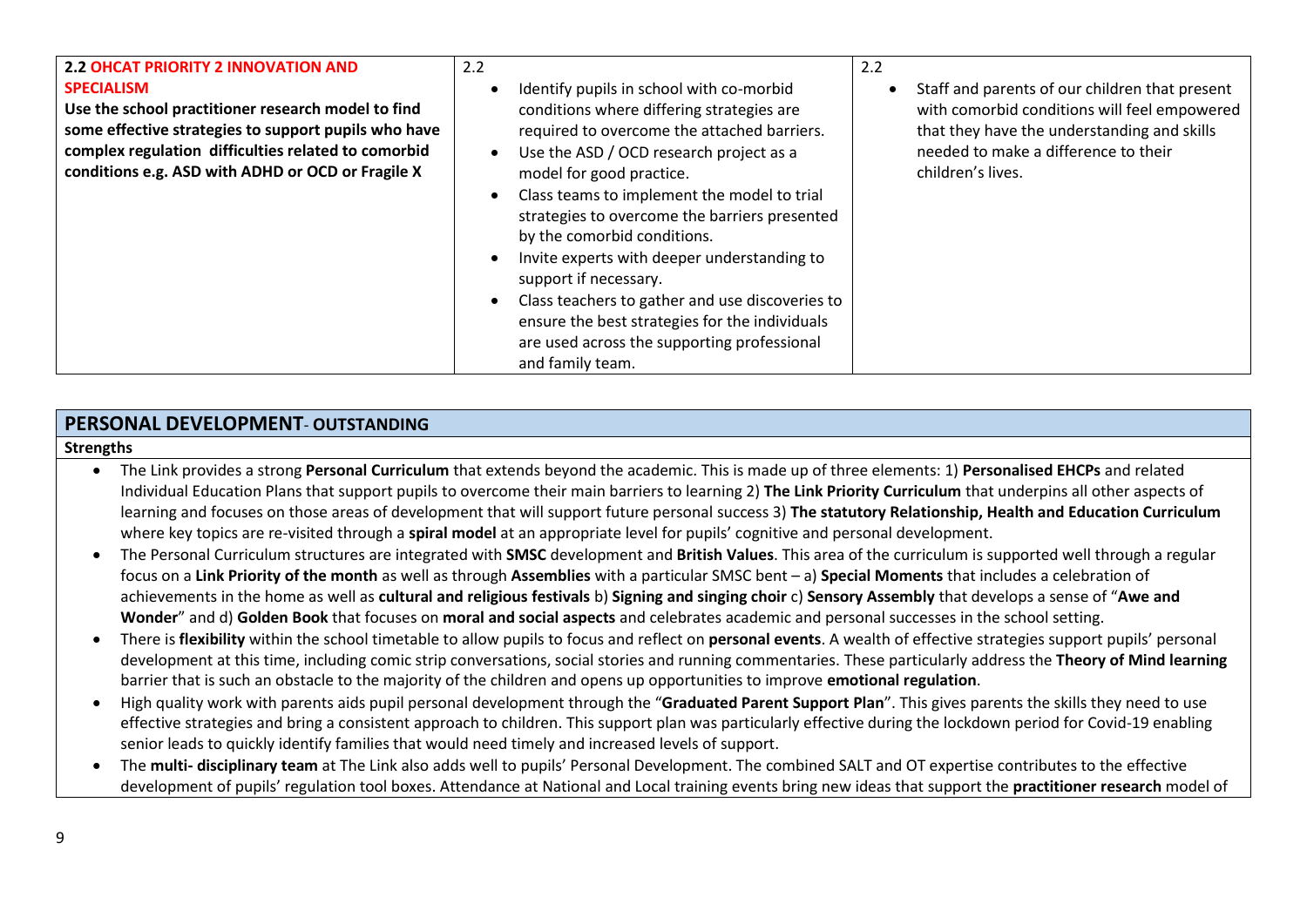development in the school finding more effective strategies to overcome personal barriers. For example the major change in school policy to managing pupils' sensory issues around food has decreased anxieties for pupils at snack and lunch time and improved their mental health.

 All pupils have opportunities to nurture, develop and stretch their **interests**. Within the class curriculum plans there are regular opportunities to tailor work towards children's personal interests. The children with a **Pathological Demand Avoidant** profile particularly have whole individual curriculum plans based around their changing motivations in order to provide on-going opportunities for "**back-door learning**" as outlined by research conducted by the **National Autistic Society** and **PDA society**. A number of pupils benefit from the additional opportunities provided by the Academy **Digital Training School** which opens up the latest developments in technology and particularly computer programming. Other children access a **range of clubs** both during school time and after school. These include Dance, Sports, Gardening, Cookery, Football with Crystal Palace Community Academy and horse-riding with the RDA. Over the last two years all pupils who receive **Pupil Premium** support have also accessed bespoke equipment or activities to promote their individual interests and help to raise their selfesteem. This has included equipment to develop their play skills such as soft play blocks set and Lego as well as items to help with developing emotional regulation.

The Personal Development judgement is considered to be outstanding rather than good because of the quality and impact of the Personal Curriculum and additional activities. Pupils enjoy and take their class and whole school responsibilities seriously through taking an active role in in their class jobs' rotas and through fundraising and information sharing through the school council. Pupils are obviously proud of the part they play as active citizens.

**"Pupils gain valuable knowledge and experience of the wider world. They take part in an excellent range of activities. They learn through real-life experiences such as local visits or specialist sessions like horse-riding. These activities promote pupils' increasing confidence and self-esteem." OFSTED November 2019**

Effective development of British Values over time ensures there is open celebration of diversity. There is a tangible awareness and respect for religious, cultural and disability differences in particular. This has been developed through a focus on Spiritual Development, one of the key elements of "The Link Priorities" and through the "Pictures of Me" diagnosis support programme, part of the RHE Curriculum. There has also been a pro-active response to any possible discrimination issues.

The school has worked hard to show how democracy and individual liberty can be understood in a special school context and this has been developed by gaining the right balance between managing individual pupil/ staff need and the needs of the majority.

The Graduated Parent Support Plan developed and embedded over the last two years has been used as a focus for the school contextual safeguarding policy. This has been considered worthy of sharing with the 14 Academy schools and the structure of this now forms the basis for all the other Academy contextual safeguarding policies.

## **EVALUATION KEY FOR PERSONAL DEVELOPMENT:**

| <b>Dark Green</b>                                 | Light Green                                      | <b>Orange</b>                    | <b>Red</b>                       |
|---------------------------------------------------|--------------------------------------------------|----------------------------------|----------------------------------|
| Target complete with proven impact                | $\blacksquare$ Target on track – some measurable | Target on track – impact to come | Not on track OR target completed |
| 2/3                                               | impact                                           | 0/3                              | without expected impact          |
|                                                   | 1/3                                              |                                  | 0/3                              |
| Impact of actions:<br>Actions from previous year: |                                                  |                                  |                                  |
| 3.1                                               | 3.1                                              |                                  |                                  |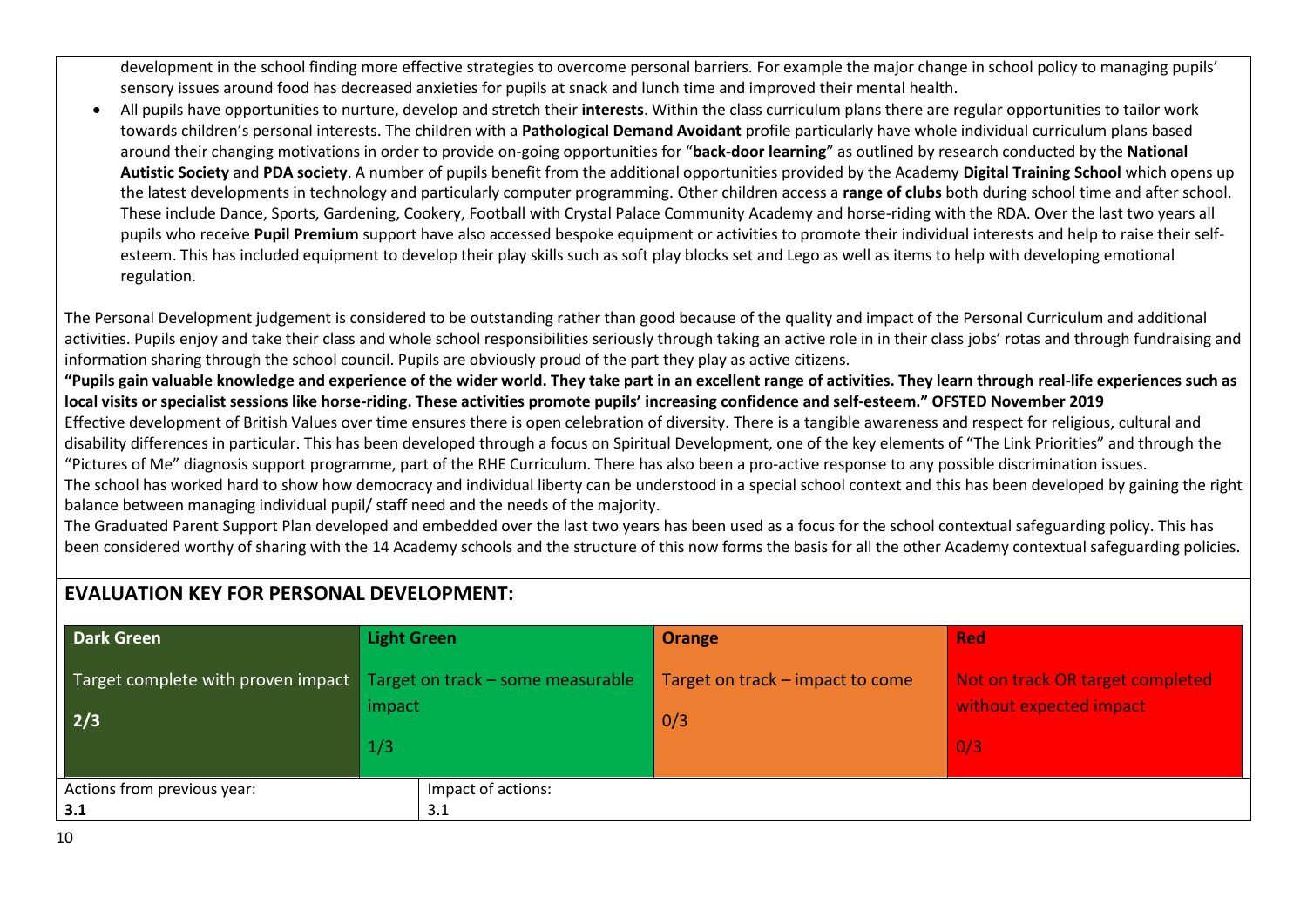| Put in place a Covid-19 Recovery Curriculum to<br>maintain strong well-being        | Whole school risk assessments have been put in place and adapted and regularly communicated to staff, families and<br>pupils. There has been an increase in wellbeing training for staff during breakfast meetings and this has helped to<br>maintain resilience through this difficult period. Permission for adaptions to the working day and timetable as<br>required by individual classes has been vital to respond to the periods of isolation and physical recovery from Covid 19<br>within class bubbles. The RSE and Link Priority curriculum has been responsive to the anxieties brought about by the<br>pandemic and this has enabled the majority of staff and pupils to maintain emotional equilibrium. |
|-------------------------------------------------------------------------------------|-----------------------------------------------------------------------------------------------------------------------------------------------------------------------------------------------------------------------------------------------------------------------------------------------------------------------------------------------------------------------------------------------------------------------------------------------------------------------------------------------------------------------------------------------------------------------------------------------------------------------------------------------------------------------------------------------------------------------|
| 3.2                                                                                 | 3.2                                                                                                                                                                                                                                                                                                                                                                                                                                                                                                                                                                                                                                                                                                                   |
| Move to a digital safeguarding system-saving<br>time but maintaining quality<br>3.3 | All staff know how to access and use the new digital safeguarding system. Safeguarding information is quickly shared<br>between safeguarding leads and decisions regarding individual cases has been put in place in a timely way.<br>Information from Safeguard has been analysed well in order to update the contextualised safeguarding policy and<br>parent support plan ensuring good early intervention and supportive bespoke measures for those that need them.<br>3.3                                                                                                                                                                                                                                        |
| Full playground upgrade to meet the needs of all                                    | The playground plan has been steadily inputted over the year despite the difficulties in project management due to the                                                                                                                                                                                                                                                                                                                                                                                                                                                                                                                                                                                                |
| the pupils                                                                          | pandemic. This was helped by the support and additional time allocation from an NPQH colleague who took this on as<br>part of her placement project. The main part of the playground project was completed over the Summer holiday 21 and<br>consists of new tarmacking and floor paintings and a range of new large equipment to meet the play needs of the wide<br>ranging cohort. The school OT's will train staff next academic year to ensure the equipment is used in the optimum way<br>for the pupils sensory regulation needs.                                                                                                                                                                               |

| <b>Areas for Development</b>                                                                                                                                                | <b>Next Steps</b>                                                                                                                                                                                                                                                                                                                                                                                                                                | <b>Expected Outcomes</b>                                                                                                                                                                                                                                                                                                                                                                |
|-----------------------------------------------------------------------------------------------------------------------------------------------------------------------------|--------------------------------------------------------------------------------------------------------------------------------------------------------------------------------------------------------------------------------------------------------------------------------------------------------------------------------------------------------------------------------------------------------------------------------------------------|-----------------------------------------------------------------------------------------------------------------------------------------------------------------------------------------------------------------------------------------------------------------------------------------------------------------------------------------------------------------------------------------|
| 3.1 OHCAT PRIORITY 1 QUALITY STANDARDS                                                                                                                                      | 3.1                                                                                                                                                                                                                                                                                                                                                                                                                                              | 3.1                                                                                                                                                                                                                                                                                                                                                                                     |
| Following the limitations of the pandemic return to<br>regular community visits as part of the curriculum in<br>order to generalise PSD targets taught in the<br>classroom. | Teacher in charge of community learning to<br>use her expertise to train and inspire staff to<br>plan for community based learning activities.<br>Risk assessment training for offsite visits to be<br>updated and monitored well by the<br>community lead.<br>Offsite visits related to cross curricular topics<br>and PSD to be incorporated into all class<br>planning.<br>Residential trip for year 6 pupils to be planned<br>and delivered. | Link Priority data will show that children are:<br>-Accessing the community on a weekly basis<br>-Able to access a variety of different places in<br>the community whilst maintaining good<br>regulation.<br>- Enjoying the variety of experiences with a<br>visible difference in their mental health.<br>- Learning to generalise skills learnt in school<br>into community settings. |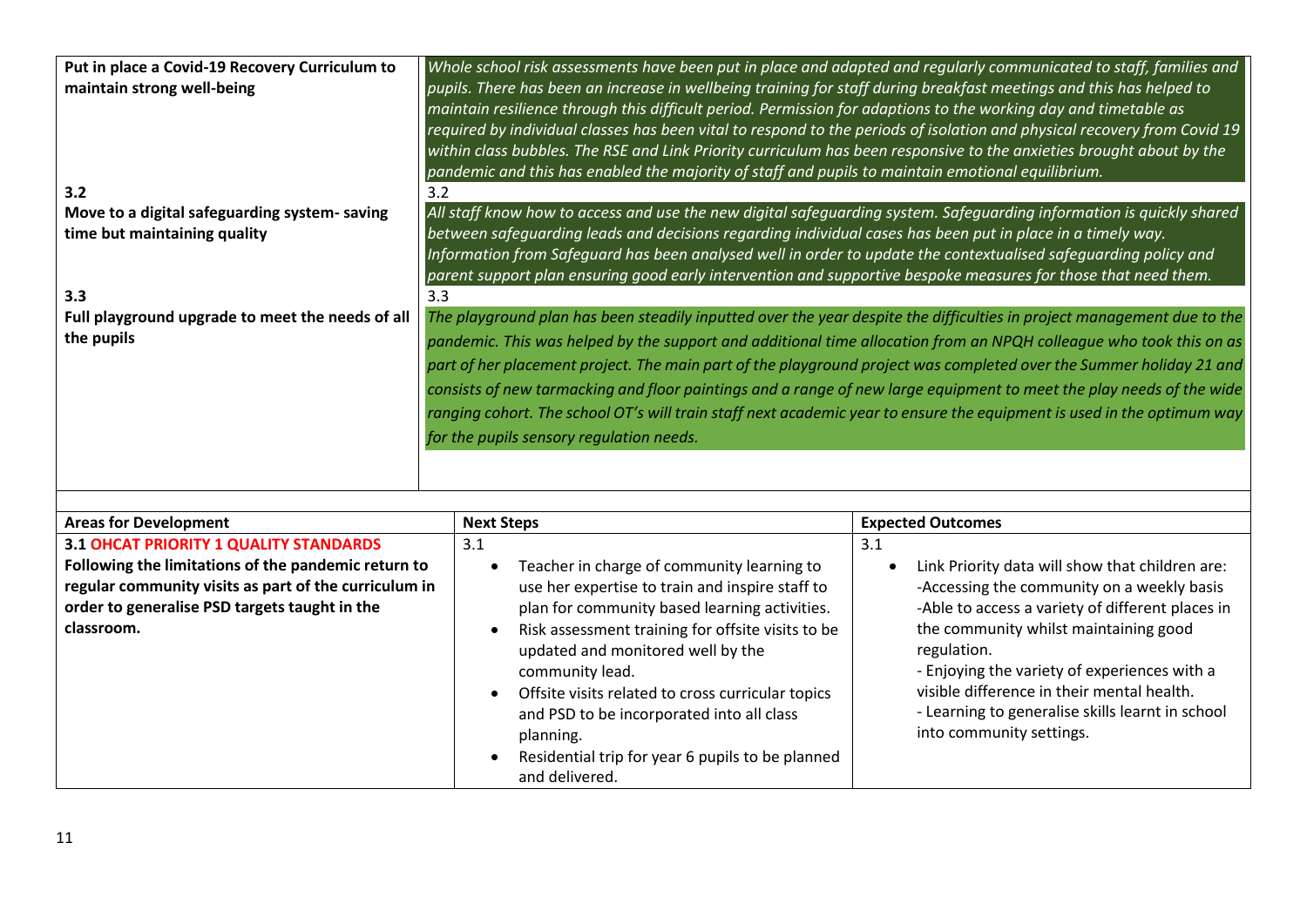|                                                                                                                                                                                                                                                        | Senior leads to monitor impact of community<br>$\bullet$<br>based learning through hard and soft link<br>priority data.                                                                                                                                                                                                                                                                                                                                                                                                                                                                                                                           |                                                                                                                                                                                                                                                                                                                            |
|--------------------------------------------------------------------------------------------------------------------------------------------------------------------------------------------------------------------------------------------------------|---------------------------------------------------------------------------------------------------------------------------------------------------------------------------------------------------------------------------------------------------------------------------------------------------------------------------------------------------------------------------------------------------------------------------------------------------------------------------------------------------------------------------------------------------------------------------------------------------------------------------------------------------|----------------------------------------------------------------------------------------------------------------------------------------------------------------------------------------------------------------------------------------------------------------------------------------------------------------------------|
| 3.2 OHCAT PRIORITY 2 INNOVATION AND<br><b>SPECIALISM</b><br>Investigate and trail the strategy of DIR floor time to<br>see if can be added as an evidence based strategy for<br>effective pupil voice and emotional health<br>development.             | 3.2<br>Senior leads to attend DIR floor time training.<br>$\bullet$<br>Work with a local school using the strategy to<br>learn more about the approach and to set up a<br>plan for implementation - include whole<br>school, small group training and some<br>coaching support.<br>Trail approach with a systematic way to<br>$\bullet$<br>measure impact.<br>Evaluate the approach to see which cohort of<br>children will benefit most and if effective add<br>to the school pedagogy.                                                                                                                                                          | 3.2<br>We will be clear about the impact of DIR floor<br>$\bullet$<br>time for the cohort of pupils in the school and<br>will have a strategy for implementation if<br>effective.                                                                                                                                          |
| 3.3 OHCAT PRIORITY 2 INNOVATION AND<br><b>SPECIALISM</b><br>Learn how to best use the new playground<br>equipment to help develop 1) Link Priority 19 - play<br>and leisure, and 2) the ability of pupils to manage<br>their sensory regulation needs. | 3.3<br>OT's to give training to whole staff team,<br>including lunch time supervisors on each piece<br>of the new playground equipment and how<br>they can be used for regulation purposes.<br>OT's to monitor the use of the equipment and<br>$\bullet$<br>support that staff giving updating training for<br>optimum use as the year progresses.<br>Teacher in charge of Link Priorities to revisit<br>$\bullet$<br>the different stages of play during breakfast<br>meetings. Monitor playtimes, identifying any<br>gaps in equipment or support of play for the<br>different stages. Buy resources for the<br>playground to bolster the gaps. | 3.3<br>All children will enjoy playtimes in the<br>playground and will have resources set up for<br>their individual needs.<br>Adults will be cognisant of how to use the new<br>$\bullet$<br>playground equipment and any additional<br>resources added though the year to match<br>children's play and regulation needs. |

# **LEADERSHIP AND MANAGEMENT**- **OUTSTANDING**

**Strengths**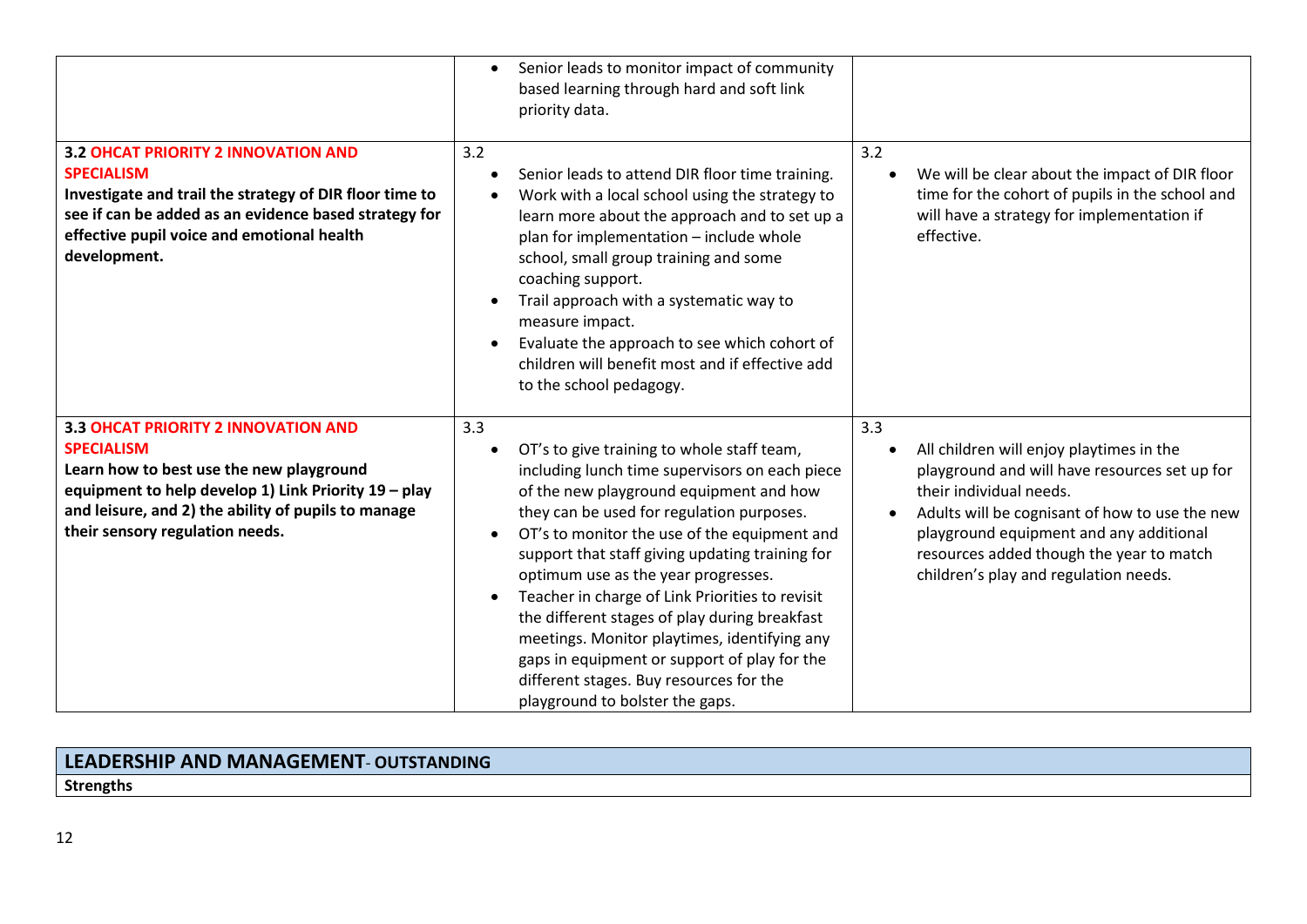- Leaders have a **clear vision** for the school and **strong values**. The values **drive the decision making processes** of the leaders and the impact of this over time has meant that these are fully accepted and embedded into the life of the school community.
- There is a clear focus on **developing the curriculum** and ensuring staff have the **knowledge and skills** they need for i**mplementation**. Strong **monitoring processes** for teaching and a **coaching model** for support ensures there is always a focus on improving teaching. The **flatter leadership model** developed in the school over the last three years has produced a strong middle leadership tier with all teachers taking responsibility for particular subjects or key areas of school life through **impact evaluation plans**.
- The practice of staff has been **solidly good** over a number of years with increasing elements of **outstanding practice**. Currently there is no practice that is less than good. **TES (Teacher Evaluation Scores)** show that practice continues to improve over time. Commitment to our experienced teachers and to new teachers as well as to developing the skills of teaching assistants has been the key to this success.
- Leaders work hard to ensure all pupils follow an **appropriate academic pathway** as they move through the school and thought and time goes into providing the **personalised approaches** the children need to overcome their **personal and learning barriers**. The senior leadership team and therefore the class teams do not give up easily believing there to be a pedagogical solution to all barriers.
- Leaders have been **responsive** to the difficulties presented to staff, families and pupils through the **extended pandemic period** and have consistently found solutions to provide a **recovery curriculum** that has enabled pupil's development to move forward.
- Senior leaders **engage effectively** with pupils. They are visual at the beginning and end of the school day, take a lead role in community activities and assemblies and are "present" in their support for pupils having difficult moments. Leaders are involved in all stages of the **Education, Health and Care Plan processes** and this means they know pupils well and can liaise with outside professionals and the Local Authorities to make the best decisions about provision.
- Leaders engage with **parents** effectively and this is purposeful. The **Graduated Parent Support Plan** that is part of the school's C**ontextual Safeguarding Policy** ensures parents receive support when they most need it and is **effective in preventing family crises** due to the immense stress of managing a child with complex needs.
- Leaders engage with **staff** effectively and take account of the main pressures of the various roles. There is support to manage work load for teachers and therapists by giving clear, well -reasoned explanations for **priorities and expectations** with a **personal freedom** to complete tasks in the way that best fits staff **personality and learning style.** Staff appreciate leadership commitment to their development and are proud of the part they play in the bigger picture development of the school. Well thought out **Academy policies** and **local procedures** support staff well-being and leaders use these in a **timely way** to protect staff from **bullying or harassment**.
- **School Governors** are helped to understand their role through very clear support and training from the wider **Academy Governance Team**. This enables them to fulfil their **statutory duties** through a clear **scheme of delegation** and **portfolio model**. Governors understand and promote the school vision and have made progress at **holding leaders to account** for pupil progress and staff well-being. Over the last two years they have ensured that school leaders have considered carefully the plans for alignment of the two Link Schools as well as ensuring risk assessments have been carried out and monitored securely over the Covid-19 period. The finance portfolio holder is instrumental in ensuring school resources are managed well. The **Academy CEO** plays an important part in Governance, supporting the head teacher to identify, manage and action any **key risks** and ensuring these are highlighted at **Governing board level** and fed through to the **local Governing body**.
- There is a **strong culture of safeguarding** in the school and this is owned by all. The senior leadership team divide responsibility for pupils and families who are considered to be "higher risk" in terms of pupil or family protection. This ensures a **pro-active approach** with an appropriate professional lead for each family so that they receive **timely** and **quality** support from the appropriate services.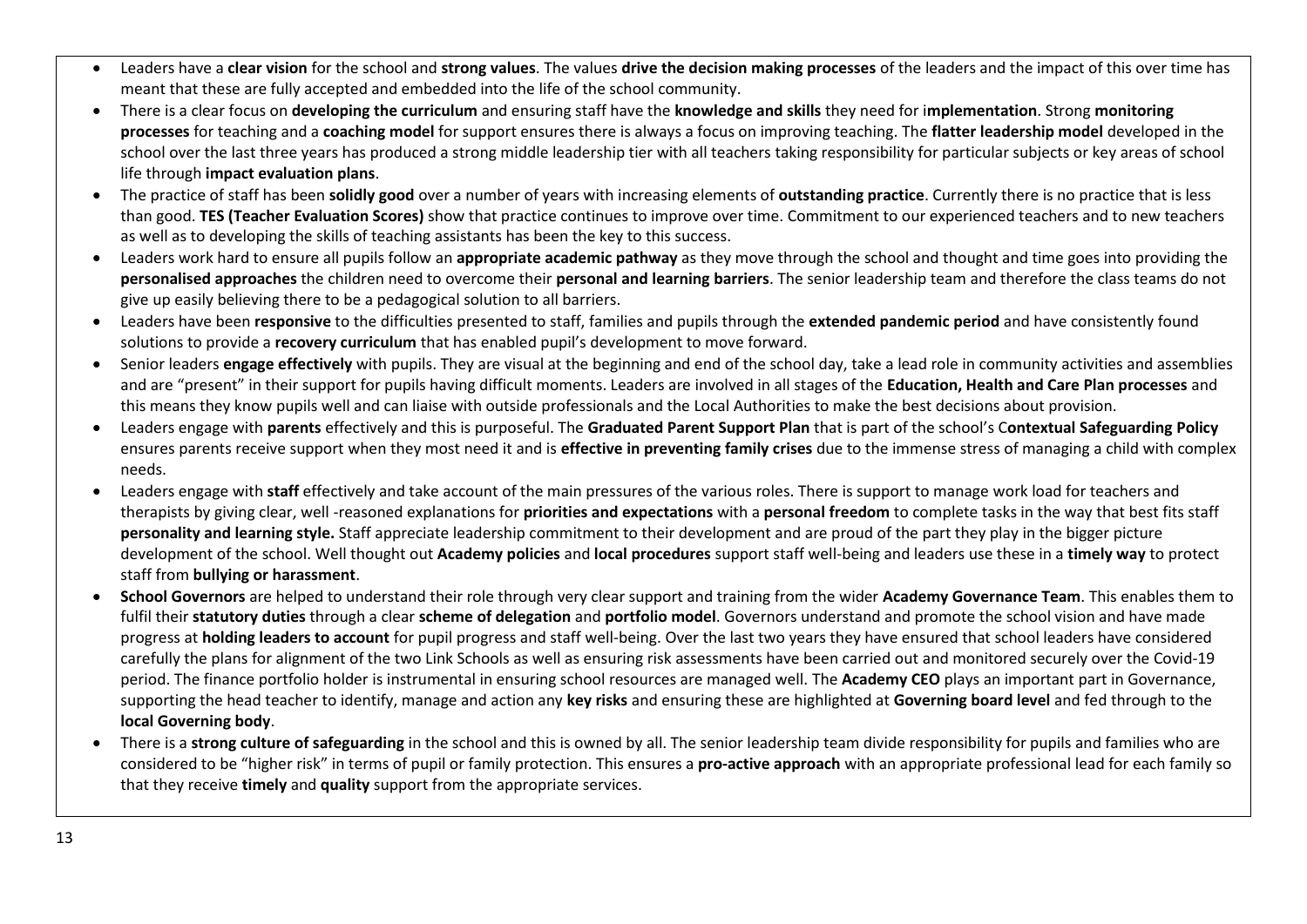Leadership and Management is considered to be outstanding as opposed to good due to the strength and cohesiveness within the senior leadership team that impacts at all other leadership levels. The commitment to middle leaders and new/ less experienced teachers through strong mentoring and coaching is preparing for good succession planning. The recognition and support for staff well- being is valued and produces high levels of commitment to the school and to overcoming the challenges that the community faces.

**"Leaders show clear ambition and vision for the school. Staff are relentless in ensuring that pupils achieve their potential." OFSTED November 2019**

# **EVALUATION KEY FOR LEADRSHIP AND MANAGEMENT:**

| <b>Dark Green</b>                                                                                                                 | <b>Light Green</b> |                                                                                                                                                                                                                                                                                                                                                                                                                                                                                                                                                                                                                                                                                                  | <b>Orange</b>                                                                                                                                                                                                                                                                                                                                     | <b>Red</b>                                                                                                                                                                                                                              |
|-----------------------------------------------------------------------------------------------------------------------------------|--------------------|--------------------------------------------------------------------------------------------------------------------------------------------------------------------------------------------------------------------------------------------------------------------------------------------------------------------------------------------------------------------------------------------------------------------------------------------------------------------------------------------------------------------------------------------------------------------------------------------------------------------------------------------------------------------------------------------------|---------------------------------------------------------------------------------------------------------------------------------------------------------------------------------------------------------------------------------------------------------------------------------------------------------------------------------------------------|-----------------------------------------------------------------------------------------------------------------------------------------------------------------------------------------------------------------------------------------|
| Target complete with proven impact<br>2/4                                                                                         | impact<br>2/4      | Target on track - some measurable                                                                                                                                                                                                                                                                                                                                                                                                                                                                                                                                                                                                                                                                | Target on track - impact to come<br>0/4                                                                                                                                                                                                                                                                                                           | Not on track OR target completed<br>without expected impact<br>0/4                                                                                                                                                                      |
| Actions from previous year:<br>4.1<br>Update staff roles and responsibilities following<br><b>Primary and Secondary alignment</b> |                    | Impact of actions:<br>4.1<br>across the school.                                                                                                                                                                                                                                                                                                                                                                                                                                                                                                                                                                                                                                                  | Roles and responsibilities have been monitored well over the year and senior and middle management roles<br>of staff in their Early Career stages or those new to special Education ensuring a consistent offer for all pupils                                                                                                                    | tweaked to ensure strong coverage for all operational and strategic roles. This has included additional leadership<br>hours for the assistant head and the instigation of a TLR2 senior teacher role. This has impacted the development |
| 4.2<br>Whole school focus on understanding and using<br>therapy programmes for educational staff.                                 |                    | 4.2<br>Training sessions for educational staff have raised the profile of the therapy team. A SLT therapy lead is now in<br>place and this has provided a consistent forum for communication between the therapists and school senior leads.<br>Learning walks and discussion with staff has seen an increase in staff implementing therapy programmes in the<br>week more confidently - particularly sensory circuits, pen pals writing programmes, attention autism and blank<br>levels. The newly introduced class therapy champions have shown good impact at highlighting and embedding<br>specific therapy strategies in particular classes. This approach needs to expand to all classes. |                                                                                                                                                                                                                                                                                                                                                   |                                                                                                                                                                                                                                         |
| 4.3<br>Embed remote technology use in Partnership with<br><b>Parents strategies</b>                                               |                    | 4.3                                                                                                                                                                                                                                                                                                                                                                                                                                                                                                                                                                                                                                                                                              | Remote technologies have been used well to manage EHCP meetings and bespoke parent support meetings over<br>the last year. Pupils in the Explorers, Investigators and Inquisitors groups have also used remote technology well<br>for teaching and learning activities when having to isolate as a bubble. These technologies will continue to be |                                                                                                                                                                                                                                         |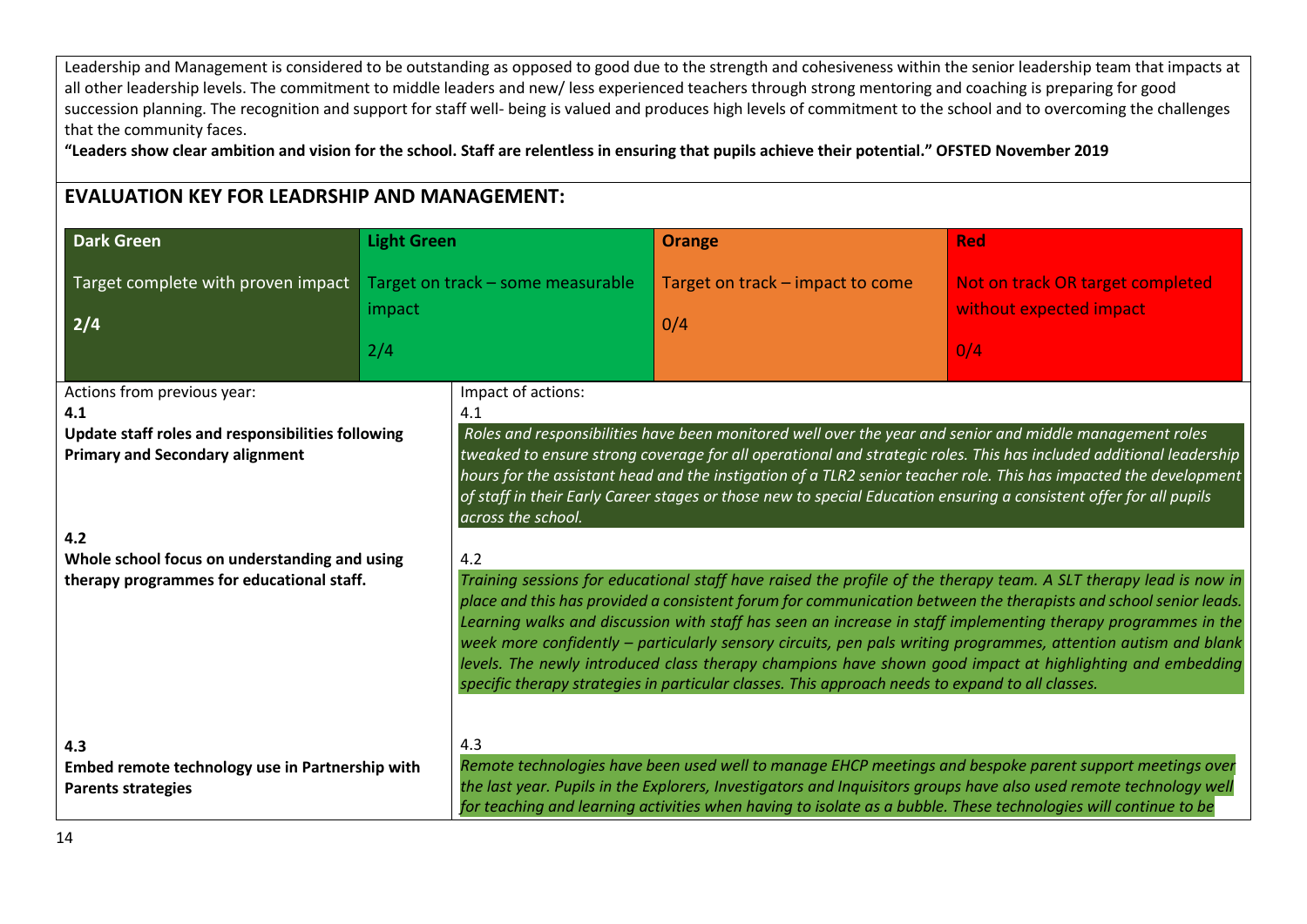| 4.4<br>New aligned Primary and Secondary Governing body<br>to work well together                                                                        | used as part of the gradated parent support plan for specific families moving forward. It is expected that parent<br>training and workshops can be expanded to a wider group of parents using remote technologies in the next<br>academic year.<br>4.4<br>Governors have used the portfolio system and support to become familiar with their new area of responsibility or<br>have used the system to upskill in the age group that they are less familiar with. Governor portfolio reports show<br>that Governors have intricate knowledge of development priorities and statutory responsibilities in their areas.<br>The Governing body are cohesive in their commitment and support to school leads and show challenge in their<br>areas of responsibility. The next year should see an increase in challenge at full Governing body meetings in<br>areas outside of personal portfolio responsibility. |                                                                                                                                                                                                                                                                                                                                                                                                                                                                                           |  |
|---------------------------------------------------------------------------------------------------------------------------------------------------------|-------------------------------------------------------------------------------------------------------------------------------------------------------------------------------------------------------------------------------------------------------------------------------------------------------------------------------------------------------------------------------------------------------------------------------------------------------------------------------------------------------------------------------------------------------------------------------------------------------------------------------------------------------------------------------------------------------------------------------------------------------------------------------------------------------------------------------------------------------------------------------------------------------------|-------------------------------------------------------------------------------------------------------------------------------------------------------------------------------------------------------------------------------------------------------------------------------------------------------------------------------------------------------------------------------------------------------------------------------------------------------------------------------------------|--|
| <b>Areas for Development</b>                                                                                                                            | <b>Next Steps</b>                                                                                                                                                                                                                                                                                                                                                                                                                                                                                                                                                                                                                                                                                                                                                                                                                                                                                           | <b>Expected Outcomes</b>                                                                                                                                                                                                                                                                                                                                                                                                                                                                  |  |
| <b>4.1 OHCAT PRIORITY 3 DEVELOPMENT AND GROWTH</b><br>Formulate and action a plan for full amalgamation<br>between the Primary and Secondary school.    | 4.1<br>Senor team to meet with Lynn Barratt at<br>$\bullet$<br>OHCAT to complete official request for school<br>amalgamation to DfE and RSC.<br>Work through all legal processes and<br>$\bullet$<br>stakeholder communication and discussion in<br>an open and timely way - including with<br>Governors, staff, parents and the LA.<br>Ensure clarity of vision and values and<br>ownership of these by the school community<br>through well led meeting and discussion.<br>Outline a practical plan with clear targets,<br>$\bullet$<br>timeline, actions and outcomes to ensure the<br>school and all OHCAT services that support the<br>school are in a position to support<br>amalgamation systems by the end of the<br>academic year.                                                                                                                                                                 | 4.1<br>The Link Primary School and Link Secondary<br>$\bullet$<br>school will become The Link School, with one<br>dfe number offering a quality provision and<br>consistent pathway for children with speech,<br>language and communication needs from<br>reception through to sixth form.<br>The new school will be in a stable position<br>$\bullet$<br>financially to offer a quality service long term<br>for children and young people with additional<br>needs from the local area. |  |
| <b>4.2 OHCAT PRIORITY 3 DEVELOPMENT AND GROWTH</b><br><b>Complete feasibility plan for expansion of PDA</b><br>flagship provision to a near local site. | 4.2<br>Use admissions data and evidence of the<br>$\bullet$<br>impact of the current flagship PDA service to<br>highlight the continuing need for and growth<br>requirement for this service.                                                                                                                                                                                                                                                                                                                                                                                                                                                                                                                                                                                                                                                                                                               | 4.2<br>The school will be in a position to move<br>$\bullet$<br>forward with a plan to house and teach all<br>local children with ASD and demand avoidant                                                                                                                                                                                                                                                                                                                                 |  |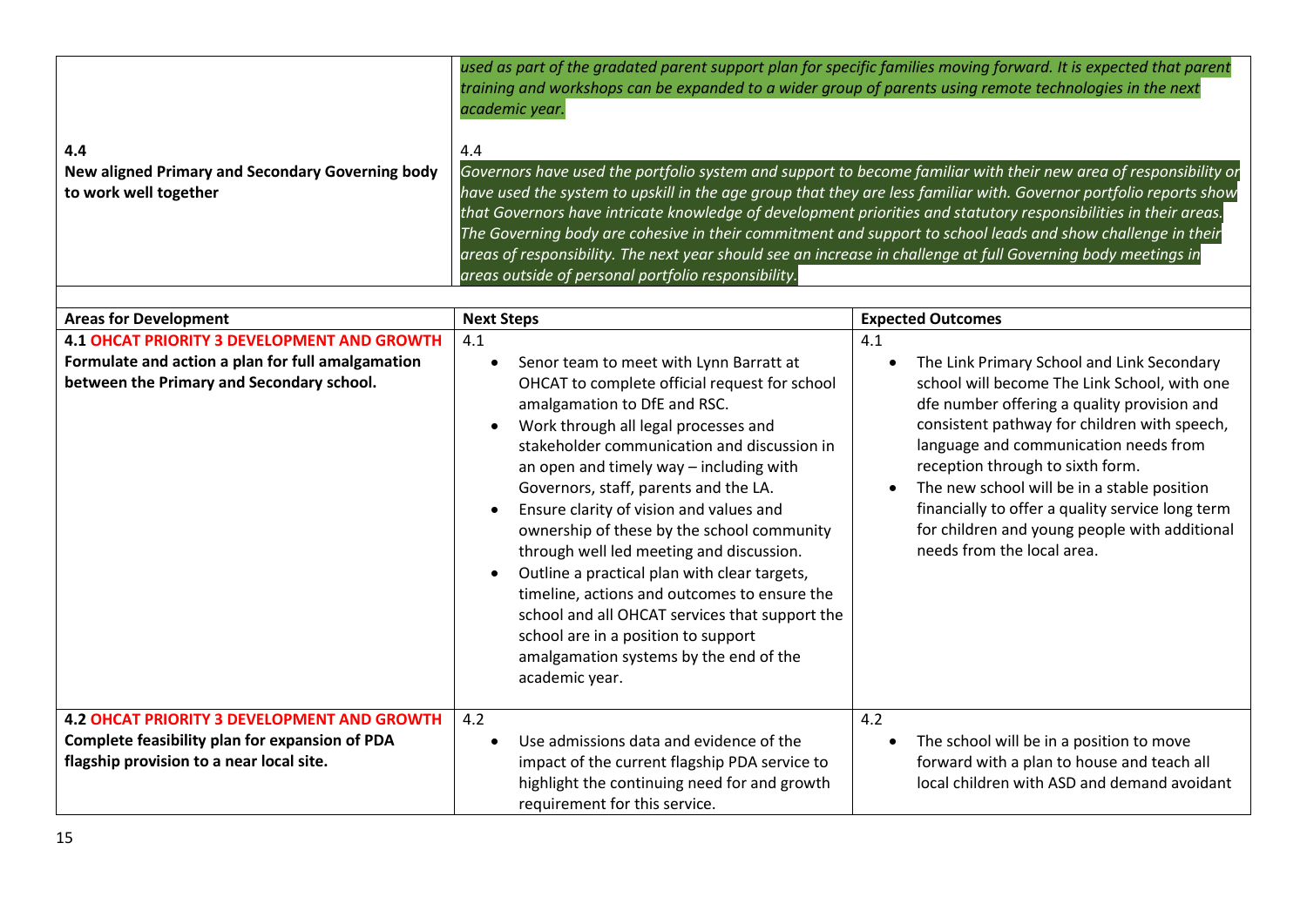|                                                                                                                                                                                                                                                                                                                                             | Work with the business team at OHCAT and<br>$\bullet$<br>Local Authority leaders to identify possible<br>local sites for expansion.<br>Make an agreed decision with all relevant<br>$\bullet$<br>parties, including an agreed financial<br>commitment to proceed with a workable<br>solution that will provide a suitable local<br>learning space for these learners.                                                                                                                                                                                                                                                                                                                                                                                                                                                                                                  | behaviour in an environment within daily<br>traveling distance of their home.                                                                                                                                                                                                                                                                                                                                                                                                                                                                                                                                                                                                                                                                                                                                                                                                                                     |
|---------------------------------------------------------------------------------------------------------------------------------------------------------------------------------------------------------------------------------------------------------------------------------------------------------------------------------------------|------------------------------------------------------------------------------------------------------------------------------------------------------------------------------------------------------------------------------------------------------------------------------------------------------------------------------------------------------------------------------------------------------------------------------------------------------------------------------------------------------------------------------------------------------------------------------------------------------------------------------------------------------------------------------------------------------------------------------------------------------------------------------------------------------------------------------------------------------------------------|-------------------------------------------------------------------------------------------------------------------------------------------------------------------------------------------------------------------------------------------------------------------------------------------------------------------------------------------------------------------------------------------------------------------------------------------------------------------------------------------------------------------------------------------------------------------------------------------------------------------------------------------------------------------------------------------------------------------------------------------------------------------------------------------------------------------------------------------------------------------------------------------------------------------|
| <b>4.3 OHCAT PRIORITY 2 INNOVATION AND</b><br><b>SPECIALISM</b><br><b>Continue with Edupod and Trailblazer support for</b><br>increasing a mentally healthy environment with a<br>focus on bespoke support for parents where their<br>child's disability or learning barriers is effecting the<br>emotional or mental health of the family. | 4.3<br>Complete 2 <sup>nd</sup> Edupod Accreditation- Achieving<br>$\bullet$<br><b>Accreditation Award</b><br>Complete current Edupod Action Plan<br>$\bullet$<br>Review current risk assessment procedures to<br>a)<br>manage and monitor the risks of mental<br>health difficulties within the school setting.<br>Create a bank of resources on the school's<br>b)<br>website for caregivers to access information<br>on mental health related topics and safety<br>both to support their own and their child's<br>mental health (i.e. online safety, grooming,<br>cultural mental health support)<br>Communicate with the caregivers where<br>information can be found and who to<br>contact for additional information and/or<br>to express a concern to.<br>Mental Health Lead to continue to attend half-<br>termly Trailblazer meeting with cluster<br>schools. | 4.3<br>The school will be recognised as implementing<br>$\bullet$<br>fundamental changes to create a mentally<br>healthy environment.<br>Incorporation of the Wellness Action Plans<br>$\bullet$<br>into staff's individual risk assessment as<br>necessary.<br>For all caregivers to be given the opportunity<br>to engage in/have access to interventions and<br>support that will help their own and their<br>child's emotional and/or mental health.<br>Parents/carers, as a result of a greater<br>$\bullet$<br>understanding of their child, will be able to<br>adjust the strategies that they use with them<br>to help them reach their potential and for the<br>whole family to have a bright future.<br>4etwork of support from other special needs<br>$\bullet$<br>schools, clinical psychologists and other health<br>professionals to support the mental health of<br>young people with ASD and ADHD |
| <b>4.4 OHCAT PRIORITY 1 QUALITY STANDARDS</b><br>An emphasis in staff training to consider strong<br>teams, emotional intelligence and management of<br>conflict to aid emotional health recovery following<br>the effects of the Covid pandemic.                                                                                           | 4.4<br>Re-visit the relationship part of the staff<br>$\bullet$<br>conduct policy. Team leaders to lead<br>discussions capturing the outworking of this<br>for individual staff teams. Include the key                                                                                                                                                                                                                                                                                                                                                                                                                                                                                                                                                                                                                                                                 | 4.4<br>The relationship part of the staff conduct<br>$\bullet$<br>policy will be fully embedded in the culture of<br>the school.<br>Teachers will have the skills and confidence to<br>bring out the best in their teams.                                                                                                                                                                                                                                                                                                                                                                                                                                                                                                                                                                                                                                                                                         |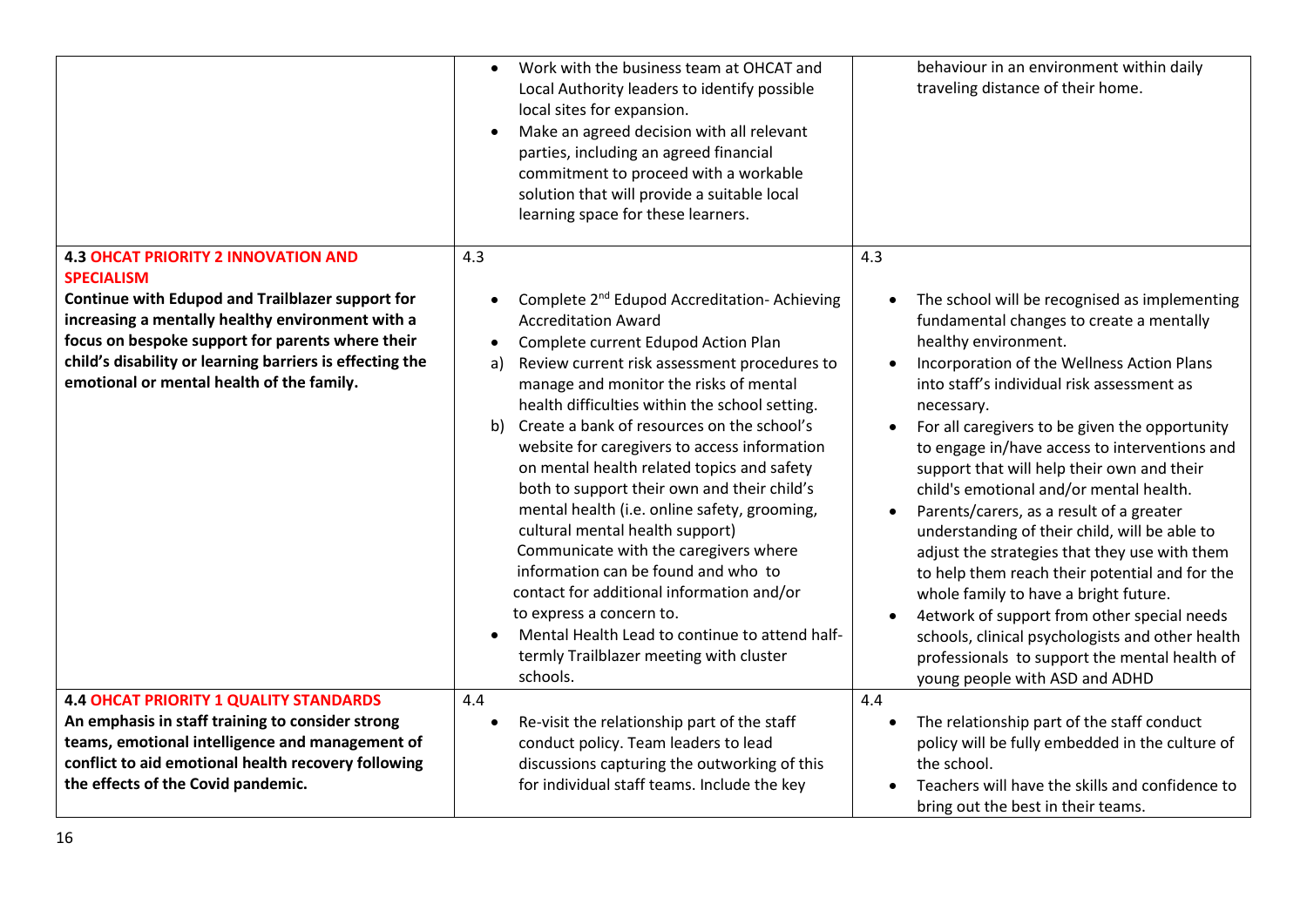| components in a staff version of the class<br>vision and value statements.<br>Input regular training through breakfast<br>meetings on team building and quality<br>communication.<br>Offer coaching support for class teams or<br>individuals who need help to embed any<br>changes. | All staff will have the ability and willingness to<br>manage differences of opinion or conflict in a<br>way that maintains positive and healthy<br>communication. |
|--------------------------------------------------------------------------------------------------------------------------------------------------------------------------------------------------------------------------------------------------------------------------------------|-------------------------------------------------------------------------------------------------------------------------------------------------------------------|
|--------------------------------------------------------------------------------------------------------------------------------------------------------------------------------------------------------------------------------------------------------------------------------------|-------------------------------------------------------------------------------------------------------------------------------------------------------------------|

## **QUALITY OF EDUCATION IN EARLY YEARS**- **OUTSTANDING**

### **Strengths**

### **Intent**

- Our **Early Years environment** is modelled to provide all pupils with an **irresistible invitation** to learn through **play** with a **range** of learning activities combining daily access to **continuous provision** activities and **1:1/small group adult led sessions**. The "**Linked Curriculum**" for **Early Years and Key Stage 1** is designed to provide a **wide and balanced range of subject coverage** that provides key base skills and knowledge for **life-long learning**. Pupils remain within the same learning environment and with familiar staff into Key Stage 1 (Year 1) to allow pupils to continue to feel safe during this natural transitional period. This allows pupils to continue to access the continuous provision session whilst developing their increasing academic understanding and needs.
- The curriculum offer covers all 7 areas of the **EYFS framework** as well as **National Curriculum subjects (for KS1 pupils)** through **carefully selected topics** so that all pupils within the setting can learn at a level which is **appropriate to their development level**. The selection of topics allows pupils to build and extend knowledge of everyday subjects and **experiences** whilst developing their **key skills** needed for **future learning and academic studies.**
- The environment model supports **communication and vocabulary** at all levels and in all activities throughout the day with additional communication aid support introduced as necessary (such as PECS/AAC). Carefully planned sessions take place to continuously promote positive communication interactions and increased **vocabulary use** as well as an offer of **formal phonics work** and **reading** as pupils develop skills to access these.
- The whole school approach to the principles of the **SEN Code of Practice** are held as highly within the Early Years environment as the rest of the school ensuring that pupils can overcome their **main barriers to learning** as far as it is possible and develop **personal skills** needed to be successful both at present and in their next stage of education.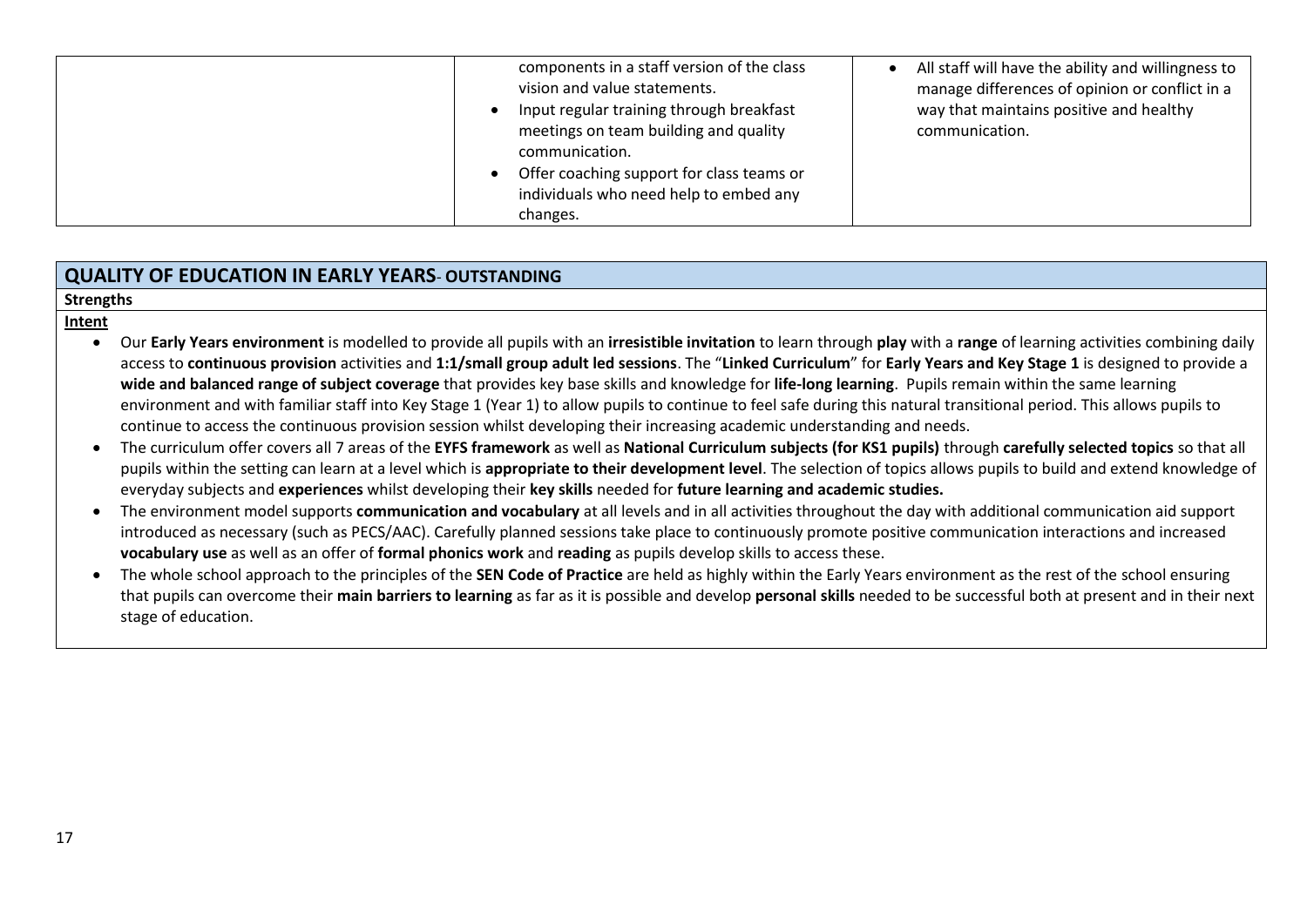### **Implementation**

- The Early Years setting has 2 additional **continuous provision environments** which complement and expand the classroom learning environment. These environments are highly stimulating and are planned daily to incorporate the **pupils' interests** as well as **enriching activities** which **address the EYFS framework and curriculum topic.**
- The timetable is designed to incorporate many **traditional learning activities** as well as many **therapeutic approaches** such as **Intensive Interaction, Interactive Music Therapy and Attention Autism**. Reading and phonics are clear to see within the setting at the appropriate level of development for students through continuous provision, planned 1:1 reading sessions, group reading time and weekly reading books sent home.
- An **ethos** is clear in the setting that **every part of the day is a learning opportunity** for the pupils and staff are astute in observing any progression or new potential learning paths.
- A **cyclic approach** to **developing** and **generalising skills** and **knowledge** is taken within the setting. Children will have access to 1:1/small group adult led sessions in the classroom and backdoor learning within the continuous provision; during these session staff will use observation feedback to develop the activities offered and outcomes sought in future learning. **Pedagogy styles** are **differentiated** to meet the needs of the **individual pupil** as necessary.



- Pupils within the Early Years environment follow the same **Relationship and Health Education spiral curriculum** as the rest of the school at a development level appropriate to the individual pupil. This allows pupils to begin their emotional and health knowledge and skills development as they enter the school and highlights the importance of these areas to the pupils.
- All staff working within the Early Years setting understand the importance of **child centred learning** and their role as educators to all pupils. **Regular training** ensures that all staff are knowledgeable in the areas of **learning, strategies** used and the **key goals** of pupils.
- **Parental involvement** and engagement is encouraged by all team members and SLT. Parents are welcome to attend activities throughout the school year to build relationships with the school team. Interactions continue upon a daily basis through home school communication books as well as IEP and EHCP meetings over the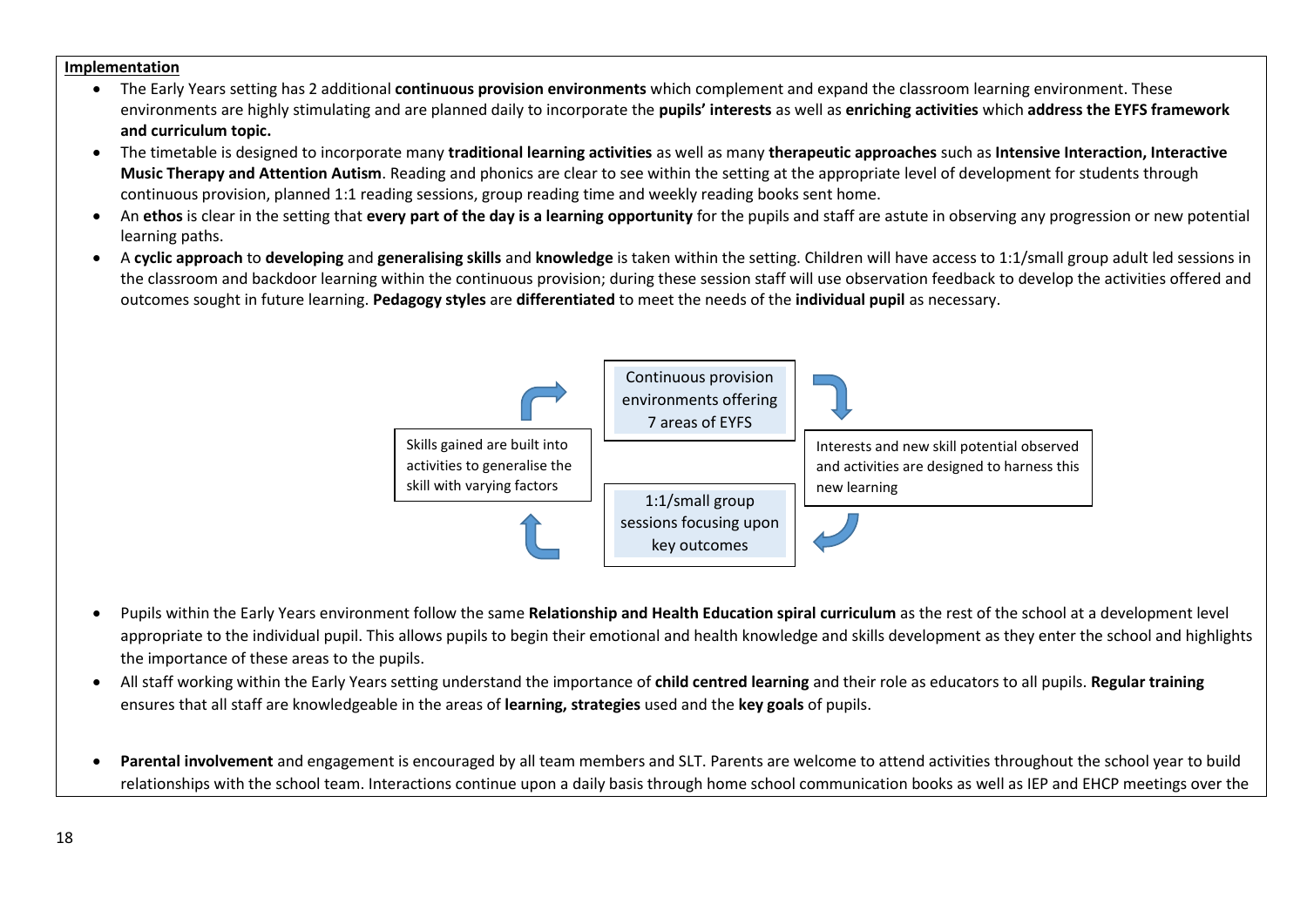year. All pupils in Early Years have a photo book which they take home weekly to show the activities they are undertaking in school. All parents of Early Years pupils will be part of the **Graduated Parent Support Plan** when entering the school and throughout their child's academic journey at The Link.

## **Impact**

- Pupils' progress is seen through the school **assessment model** of recording through the **WOW files**, **Link Priorities**, **IEPS/EHCP targets** and **SOLAR**. For pupils being assessed within the EYFS framework their EYFS Learning Journey is incorporated into their WOW files so that progression over time, from their starting point, is clear to see. Pupils show progression within the EYFS framework and WSP scales during their time in the Early Years provision as well as against their EHCP/IEP and the Link Priorities.
- The transition of pupils from the Early Years setting into their next stage within the school is natural and pupils **transition** into a **cohort that is appropriate to their learning need and style.** Pupils are **emotionally and academically ready** for this next stage of learning with the clear **baseline knowledge** and skills sets needed. Pupils will have made progress upon the WSP scales, Link Priorities and IEP/EHCP targets and the staff team are able to advocate for the pupils regarding learning needs during the transition.

| Actions from previous year                                                              | Impact of actions:                                                                                                                                                                                                                                                                                                                                                                                                                                                                                                                                                                                                                                                                                                                                                                          |
|-----------------------------------------------------------------------------------------|---------------------------------------------------------------------------------------------------------------------------------------------------------------------------------------------------------------------------------------------------------------------------------------------------------------------------------------------------------------------------------------------------------------------------------------------------------------------------------------------------------------------------------------------------------------------------------------------------------------------------------------------------------------------------------------------------------------------------------------------------------------------------------------------|
| 1) Preparation for the new EYFS statutory framework due to be implemented in<br>2021    | EYFS Lead researched and stayed up to date with all of the documentation<br>around the new framework including linking with other EYFS leads within the<br>Academy, attending National College conference.<br>EYFS lead and Curriculum lead worked together to review the new framework<br>$\bullet$<br>and ELG and Development matters documents. This included matching the new<br>Development matters age milestone breakdowns to the Link cognitive cohorts<br>to be able to show small step progress over time.<br>EYFS lead and curriculum lead reviewed how the progress will be assessed and<br>$\bullet$<br>monitored and met with Principal and assessment lead to agree the proposed<br>actions.<br>EYFS lead has begun training for the class team upon the new framework.<br>٠ |
| 2) EYFS class team to be a flagship team for growing the continuous provision<br>offer. | Within the EYFS class EYFS lead delivered continuous provision training for new<br>$\bullet$<br>staff and the whole team and this concreted the quality of delivery on a daily<br><b>basis</b><br>Work began with the sensory hub for flagship training however due to the<br>$\bullet$<br>restrictions of COVID much of the essential practical training was stalled and<br>will continue within the new year                                                                                                                                                                                                                                                                                                                                                                              |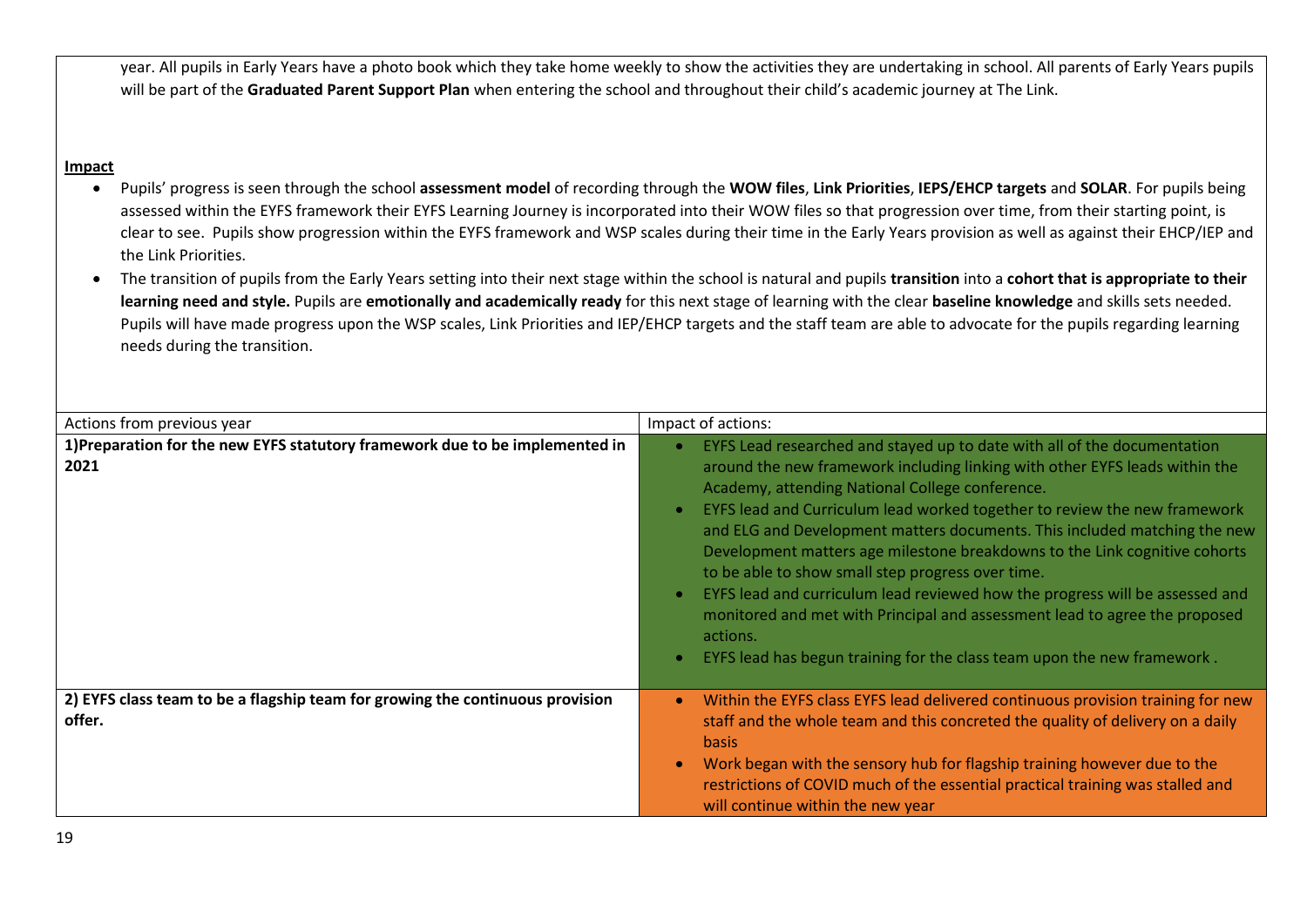| <b>Areas for Development</b>                                                                                                   | <b>Next Steps</b>                                                                                                                                                                                                                                                                                                                                                                                                                                                                                                                                                                                                                                                                      | <b>Expected Outcomes</b>                                                                                                                                                                                                                                                                                                                                                                                                                                                                                                                                                                                                 |
|--------------------------------------------------------------------------------------------------------------------------------|----------------------------------------------------------------------------------------------------------------------------------------------------------------------------------------------------------------------------------------------------------------------------------------------------------------------------------------------------------------------------------------------------------------------------------------------------------------------------------------------------------------------------------------------------------------------------------------------------------------------------------------------------------------------------------------|--------------------------------------------------------------------------------------------------------------------------------------------------------------------------------------------------------------------------------------------------------------------------------------------------------------------------------------------------------------------------------------------------------------------------------------------------------------------------------------------------------------------------------------------------------------------------------------------------------------------------|
| 5.1 OHCAT PRIORITY 1 QUALITY STANDARDS<br>Implementation and embedding of the New EYFS<br>framework and assessment             | Training for EYFS staff upon the new<br>framework.<br>Organising and attending OHCAT EYFS lead<br>hub to share and exchange best practise and<br>strategies related to assessment of small step<br>progress<br>Implement and review the small step progress<br>designed by EYFS and curriculum lead<br>Assess all EYFS pupils against SOLAR WSP<br>steps for English and Maths<br>Continue to review the topics of the Linked<br>$\bullet$<br>Curriculum with suitability to new framework<br>WOW files to be used to record all progress of<br>$\bullet$<br>key skills progress and separate learning<br>journey kept for evidence as needed in line<br>with government requirements. | All EYFS staff up to date with framework and<br>working appropriately within the guidelines<br>The framework will be fully embedded within<br>$\bullet$<br>the Linked Curriculum - all schemes updated<br>with new outcomes<br>Pupils' assessments to meet statutory<br>guidelines<br>Pupils in EYFS to have the most up to date<br>offer of EYFS<br>English and Maths assessment will create a<br>seamless progression into KS1 and give<br>parents a broader understanding of their<br>child's small step progress over time<br>WOW files will show full school progress from their<br>starting point within 1 folder. |
| <b>5.2 OHCAT PRIORITY 2 INNOVATION AND</b><br><b>SPECIALISM</b><br>Increased focus on Speech and Language and<br>communication | 2x SCLN training sessions led by SALT for all<br>$\bullet$<br>class staff per half term<br>EYFS lead and EYFS SALT champion are<br>$\bullet$<br>attending NELI course in preparation for<br>implementing the scheme in the setting<br>Planning implementation of NELI with the<br><b>SALT</b> lead                                                                                                                                                                                                                                                                                                                                                                                     | To meet the needs of the cohort of pupils who<br>need additional support with their SLCN<br>Staff confident in using a variety of ACCs<br>$\bullet$<br>Improved communication skills for pupils<br>$\bullet$<br>SALT strategies will be imbedded within<br>continuous provision                                                                                                                                                                                                                                                                                                                                          |

## **OVERALL EFFECTIVENESS**- **OUTSTANDING**

## **Strengths**

The school has strong evidence that they meet the outstanding criteria under each of the judgement areas under the 2019 framework as outlined in the document above and this was collaborated by OFSTED at inspection in November 2019.

The hard data from the comprehensive assessment system shows that pupils consistently make outstanding progress across their holistic development and soft data backs up this judgement.